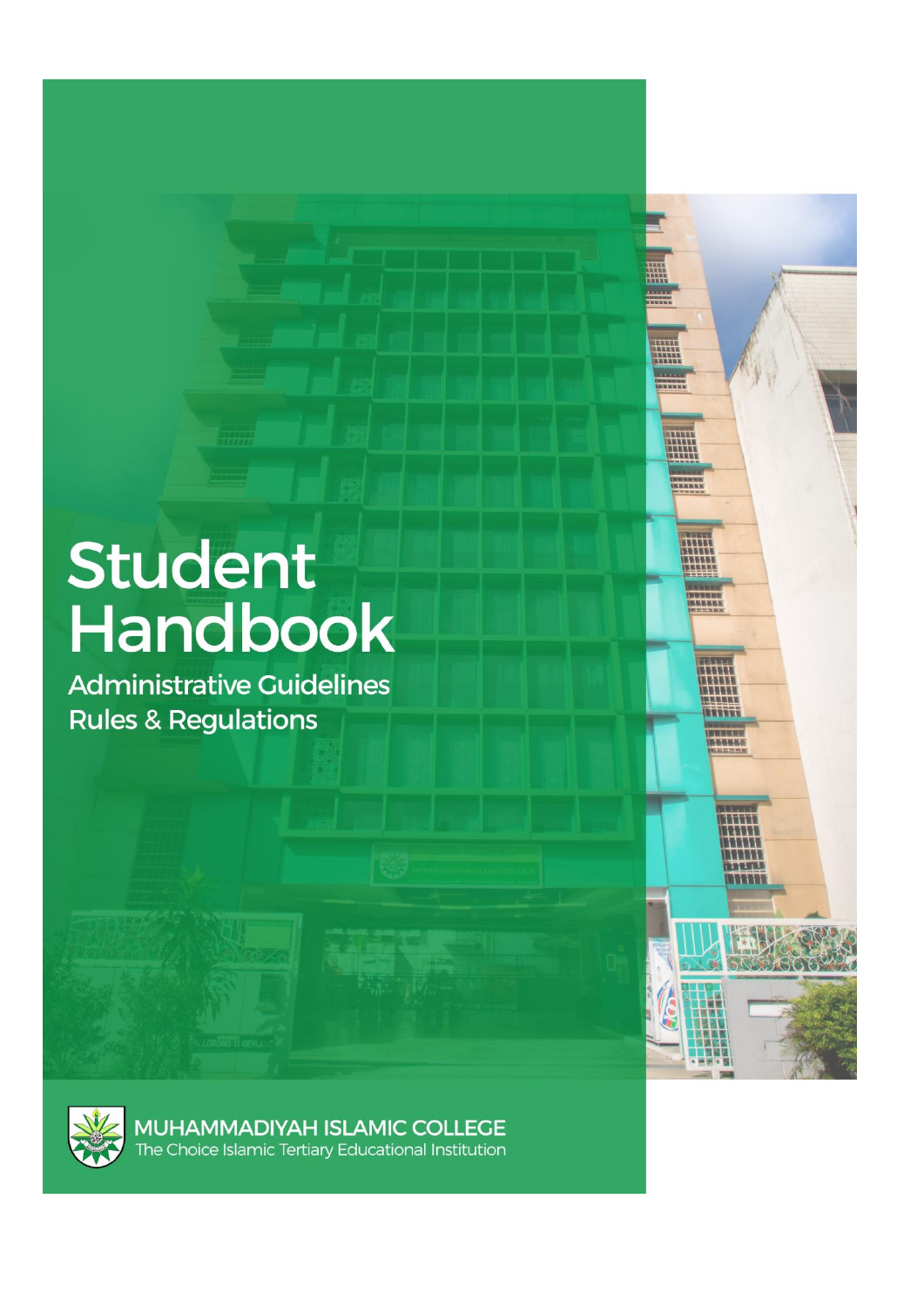# Contents

| 1.    |  |
|-------|--|
| 1.1.  |  |
| 1.2.  |  |
| 1.3.  |  |
| 1.4.  |  |
| 1.5.  |  |
| 1.6.  |  |
| 2.    |  |
| 2.1.  |  |
| 2.2.  |  |
| 2.3.  |  |
| 2.4.  |  |
| 2.5.  |  |
| 2.6.  |  |
| 2.7.  |  |
| 2.8.  |  |
| 2.9.  |  |
| 2.10. |  |
| 2.11. |  |
| 2.12. |  |
| 3.    |  |
| 3.1.  |  |
| 3.2.  |  |
| 3.3.  |  |
| 3.4.  |  |
| 3.5.  |  |
| 3.6.  |  |
| 4.    |  |
| 4.1.  |  |
| 4.2.  |  |
| 4.3.  |  |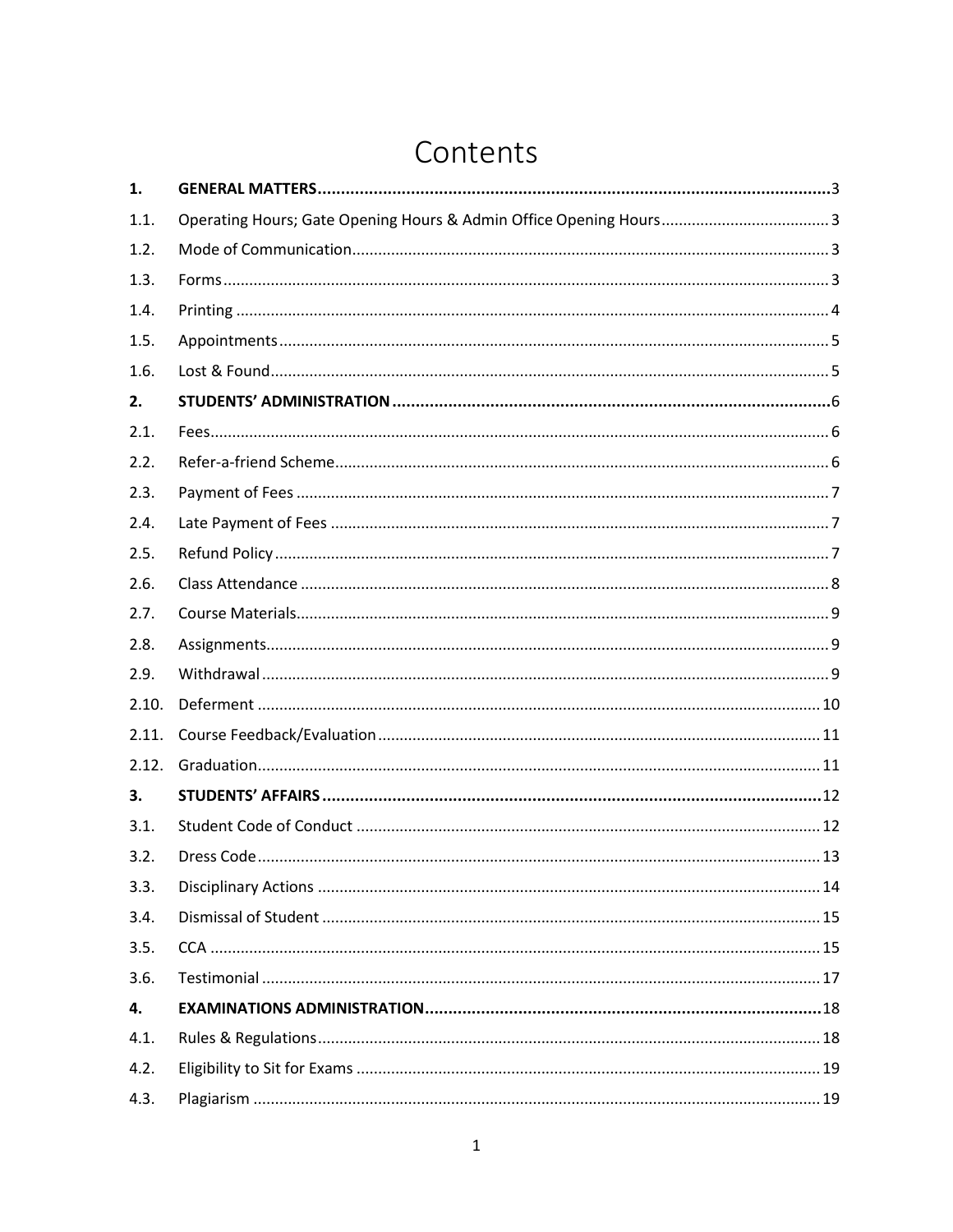| 4.5. |  |
|------|--|
| 4.6. |  |
| 4.7. |  |
| 4.8. |  |
| 4.9. |  |
|      |  |
| 5.   |  |
| 5.1. |  |
| 5.2. |  |
| 5.3. |  |
| 5.4. |  |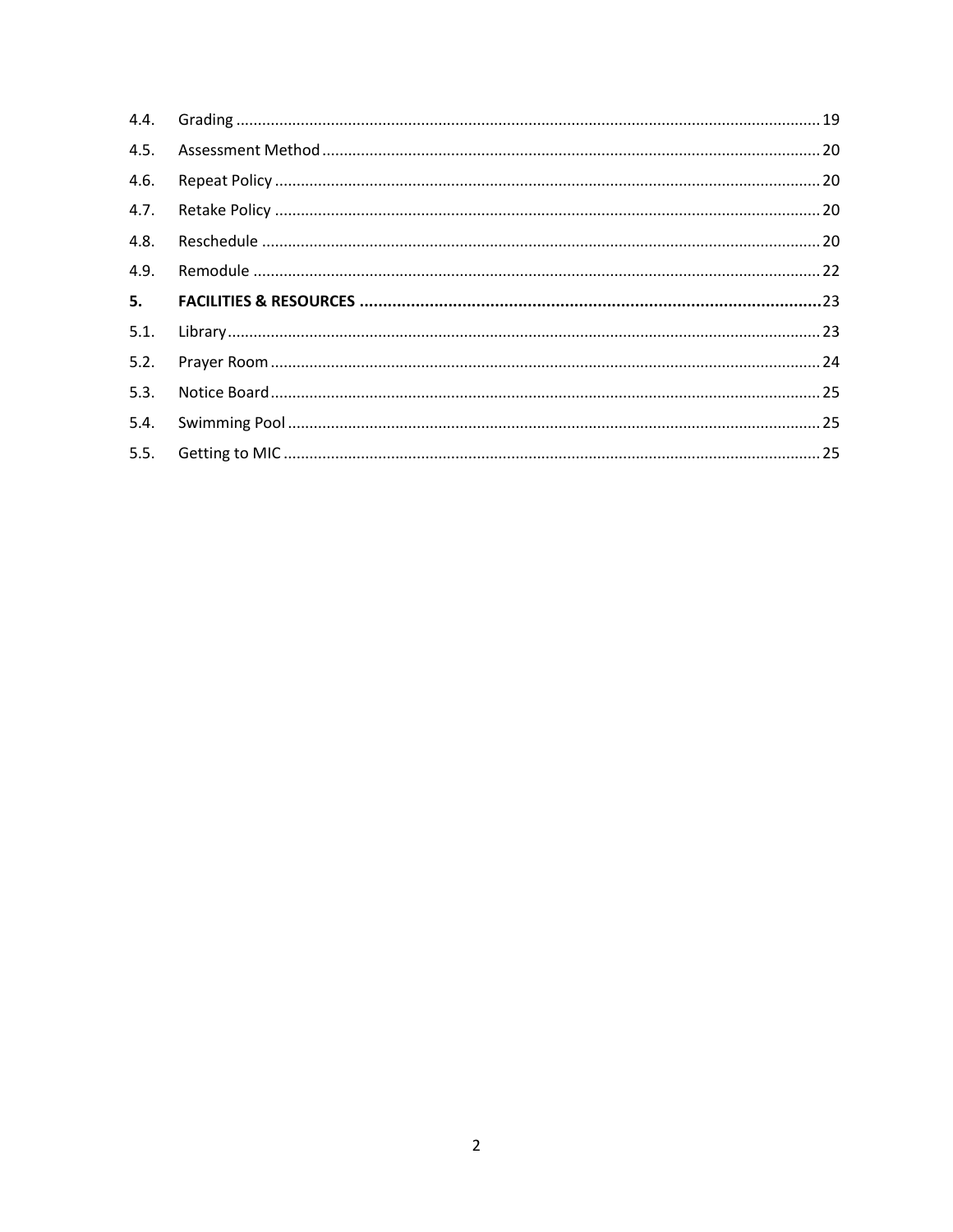### 1. GENERAL MATTERS

1.1. Operating Hours; Gate Opening Hours & Admin Office Opening Hours

### **Gate Opening Hours**

Monday - Thursday: 7 AM - 6 PM Friday & Saturday: 7 AM - 10 PM Sunday: 7.30 AM - 7.30 PM

### **Admin Office Opening Hours**

Monday - Thursday: 8 AM - 5.30 PM Friday & Saturday: 8 AM - 9.30 PM Sunday: 8 AM - 7 PM

- 1.2. Mode of Communication
- MIC's email address: [mic@muhammadiyah.org.sg](mailto:mic@muhammadiyah.org.sg)
- MIC's WhatsApp number: 84959803
- MIC will be communicating all important information with students via email
- Ensure that a valid email address is given
- MIC shall not be responsible for any communication failures due to non-provision of updated/latest information to the college
- When sending email to MIC, please clearly indicate your name, student number and course at the start of your email. Failing to do so will be an automatic rejection of email

### 1.3. Forms

## **The following forms are attainable from the admin office or downloadable on our website. Kindly approach the admin office to request for one:**

- 1) Change of Students Particulars
- 2) Course Deferment/Withdrawal
- 3) Transfer Credit (For Degree Program only)
- 4) NS Deferment Letter (For Full time students)
- 5) Graduation Form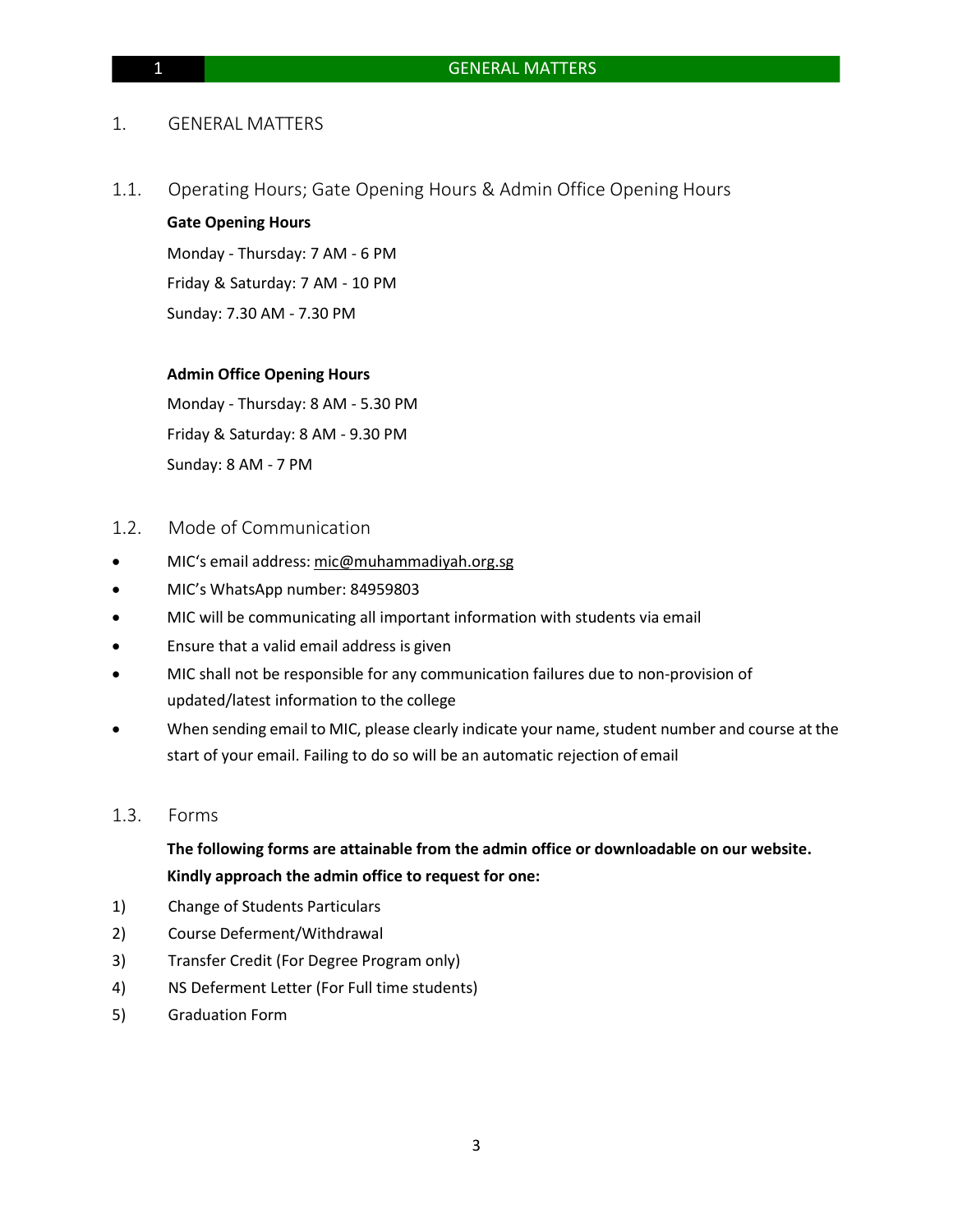### 1.4. Printing

### **Charges**

| Printing |                    | <b>Single Sided</b> | Double Sided |  |
|----------|--------------------|---------------------|--------------|--|
| A4 Size  | Black & White      | \$0.20              | \$0.40       |  |
|          | <b>Full Colour</b> | \$0.30              | \$0.60       |  |
| A3 Size  | Black & White      | \$0.40              | -            |  |
|          | <b>Full Colour</b> | \$0.50              |              |  |

| <b>Photocopy</b> |                    | Single Sided | Double Sided             |  |
|------------------|--------------------|--------------|--------------------------|--|
| A4 Size          | Black & White      | \$0.10       |                          |  |
|                  | <b>Full Colour</b> | \$0.20       | \$0.40                   |  |
| A3 Size          | Black & White      | \$0.30       | $\overline{\phantom{a}}$ |  |
|                  | <b>Full Colour</b> | \$0.40       | -                        |  |

### **Chargeable Documents**

- College notes
- Printing of slides for students' presentation purposes
- Printing of assignment
- Printing of documents not more than 40 pages (double sided); 1 working day
- Printing of documents more than 40 pages (double sided); 3 working days
- Strictly no printing of personal items

### **Non-chargeable Documents**

• Printing of students' body documents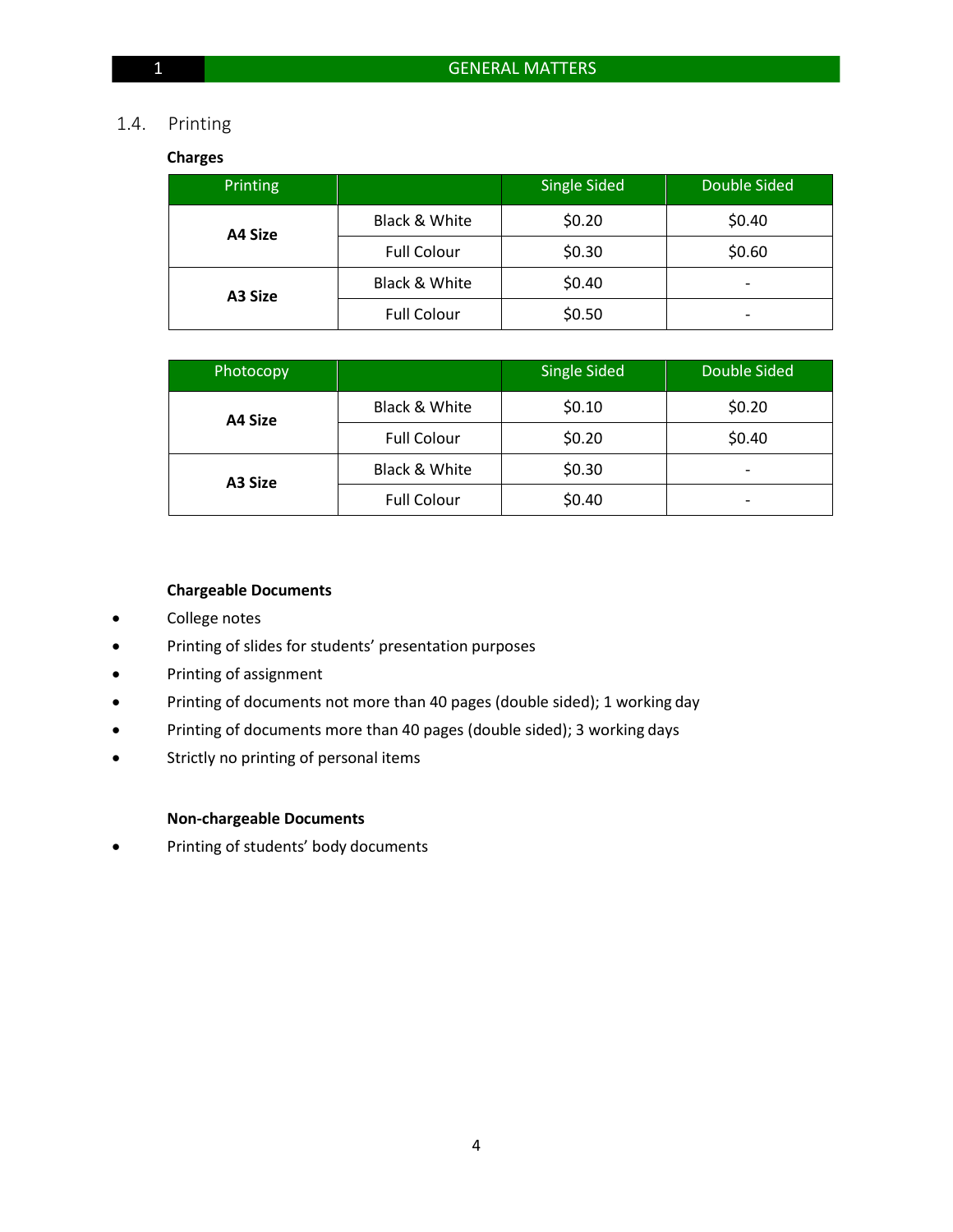### 1.5. Appointments

### **Appointment with Director/Dean/Admin/Faculty Members**

- All appointments with the director/dean/admin/faculty members need to be scheduled at least 7 days in advanced
- All appointments must be made via email

| Personnel                          | In-Charge                              |
|------------------------------------|----------------------------------------|
| Director                           | Mr Sazali Bin Abdul Wahid              |
| Dean                               | Dr. Saifuddin Amin                     |
| Head of Admin                      | Siti Zahidah Binte Samsudin            |
| Admin Assistant                    | Abdullah Rubil                         |
| Head of Students' Affairs          | Ust. Jafni Bin Rahman                  |
| <b>Head of Academic Department</b> | Ust. Zainal Abidin Bin Abdul Aziz      |
| Head of Research Department        | Ust. Mohamed Taufik Bin Mohamed Ramlan |
| <b>Faculty Members</b>             | Ust. Shaik Huzaifah Bin Shaik Hussain  |

## 1.6. Lost & Found

All lost and found item(s) need to be reported to the admin office and the relevant forms are to be filled in. All unclaimed item(s) will be disposed after 21 days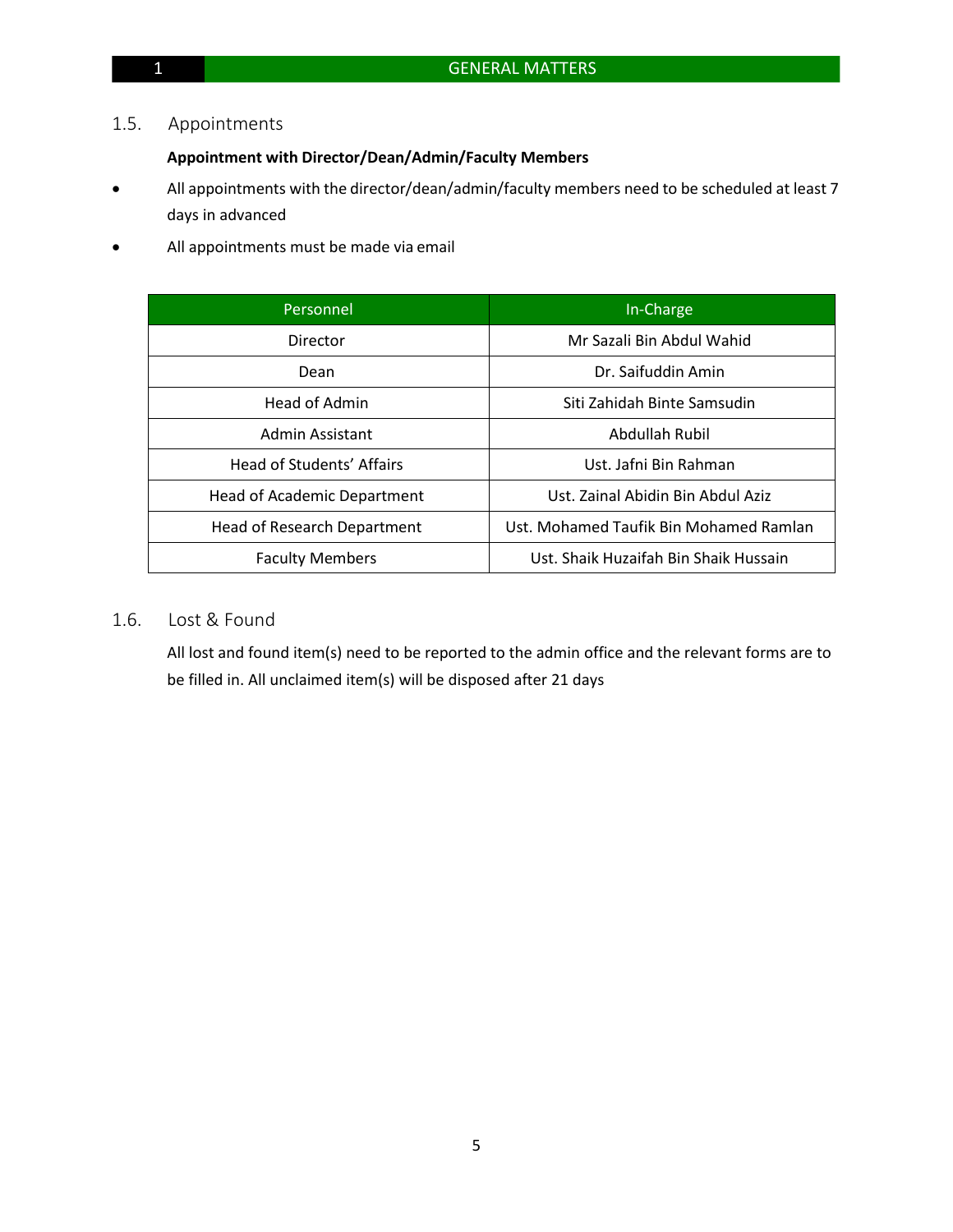### 2. STUDENTS' ADMINISTRATION

### 2.1. Fees\*

### **Fees (Full Time Courses)**

| Course                      | <b>Student Fee</b>      |                   |  |  |  |
|-----------------------------|-------------------------|-------------------|--|--|--|
|                             | <b>Registration Fee</b> | <b>Course Fee</b> |  |  |  |
|                             | <b>Certificate</b>      |                   |  |  |  |
| \$101.65<br>Arabic Language |                         | \$2054.40         |  |  |  |
|                             | Pre-Diploma             |                   |  |  |  |
| \$101.65<br>Arabic Language |                         | \$2696.40         |  |  |  |
| <b>Diploma</b>              |                         |                   |  |  |  |
| Arabic Language             | \$101.65                | \$6741            |  |  |  |

### **Fees (Part Time Courses)**

| Course                                      |                    | <b>Student Fee</b> |
|---------------------------------------------|--------------------|--------------------|
| <b>Registration Fee</b>                     |                    | <b>Course Fee</b>  |
|                                             | <b>Certificate</b> |                    |
| Islamic Studies<br>(Eng/Malay)              | \$42.80            | \$2054.40          |
|                                             | <b>Diploma</b>     |                    |
| <b>Islamic Studies:</b><br>Syariah Islamiah | \$101.65           | \$6163.20          |
| Islamic Studies:<br>Tafsir & Hadith         | \$101.65           | \$6163.20          |

### **\*All fees include GST**

- 2.2. Refer-a-friend Scheme
- Students are entitled to 5% discount per referral
- Discount is capped at 20%
- The referred student must completed 1 month of studies before the discount will take place
- If the referred student withdraws from the course, the discount will be void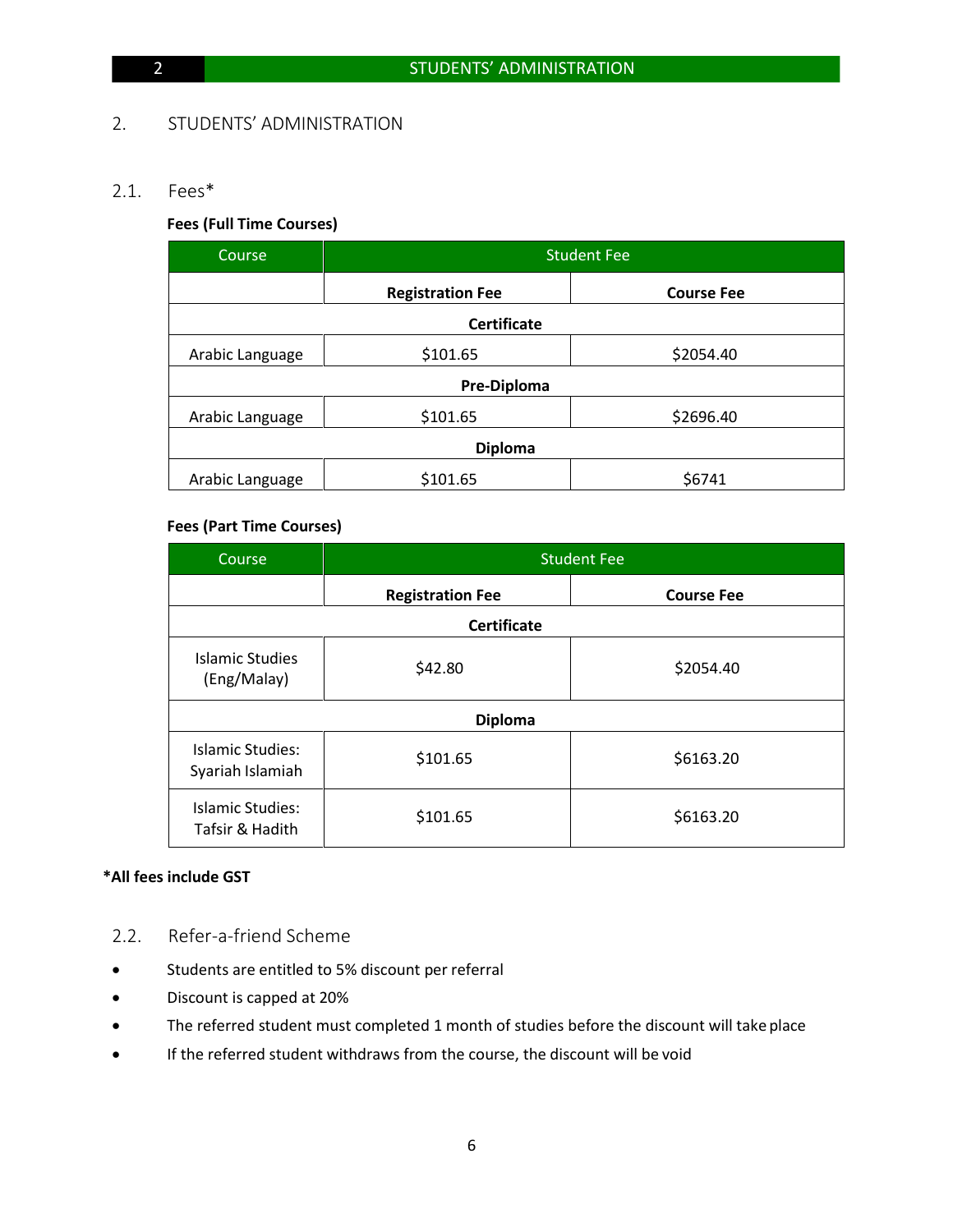### 2.3. Payment of Fees

- Usage of Interbank GIRO is highly recommended unless otherwise advised by the admin office
- All GIRO deductions & cash payments need to be done by 6-9<sup>th</sup> of every month
- Giro processing may take about one month
- Unsuccessful deduction for the month will result to students having to pay the fees in NETS or bank transfer/PayNow
- Unsuccessful deductions for three consecutive months will lead to termination of GIRO account. Students will be required to resubmit the GIRO forms to MIC

### 2.4. Late Payment of Fees

- A first reminder email will be sent out if fees are not received by 1<sup>st</sup> week of the following month
- $\bullet$  Failure to pay fees by the 3<sup>rd</sup> month will constitute of barring of examinations and even expulsion from MIC
- Students can make an appeal at any stage

### 2.5. Refund Policy

### **Requesting for a Refund**

To expedite a student's request for refund of course fees, he/she is requested to write in to MIC with the following information:

- a. Student's full name
- b. Student card number
- c. Course enrolled into or applied for at MIC
- d. Copy of official receipt issued by MIC
- e. Reason(s) for requesting the refund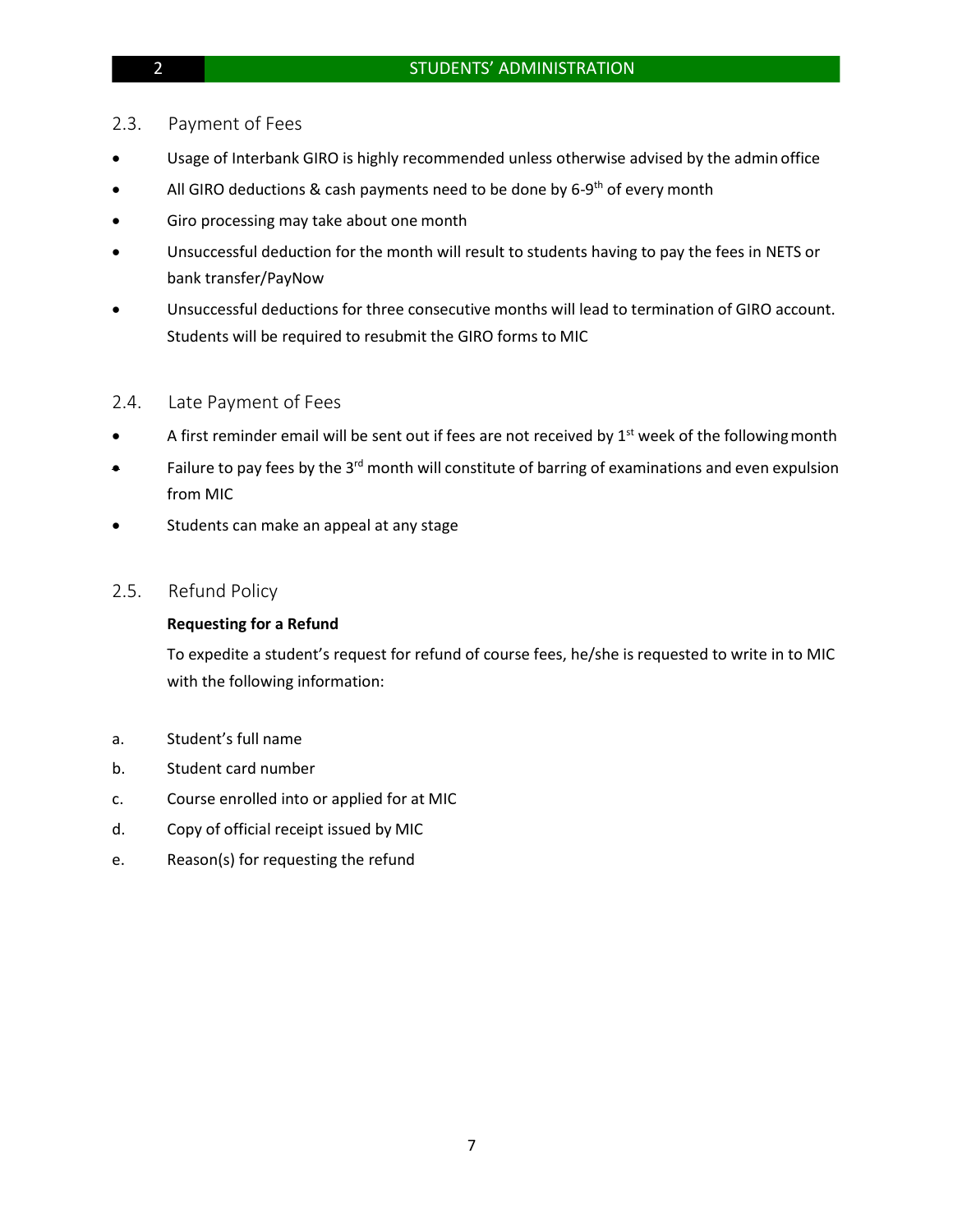We will respond and revert to the request within **3 working days** after receiving the student's notice for refund.

| % of (the amount<br>of the fees) | If student's written notice of withdrawal is received             |
|----------------------------------|-------------------------------------------------------------------|
| 100%                             | More than 7 days before the course commencement date              |
| 80%                              | 7 days before the course commencement date                        |
| 50%                              | Not more than <b>7 days</b> after the course commencement<br>date |
| 0%                               | 14 days after course commencement date                            |

### **No Refund**

- a. A student's request to withdraw from a course for whatever reasons, 14 days after the course's commencement date shall not be eligible for any refund
- b. Registration fee is non-refundable
- c. A student's enrolment in the course which is cancelled and/or expelled from the course or MIC, for breaching MIC and/or government agencies/authorities rules and regulations and/or laws of Singapore, shall not be eligible for any refund

### 2.6. Class Attendance

Students are expected to attend all scheduled class which they are enrolled. There will be consequences for those who are frequently absent.

Students should arrive on time for classes and remain for the duration of the class. Late arrival and early departure from classes are disruptive, discourteous, unprofessional and unfair to other students and lecturers. Late-comers who arrived after **15 minutes** will be considered as **1-hour**  absent for the module.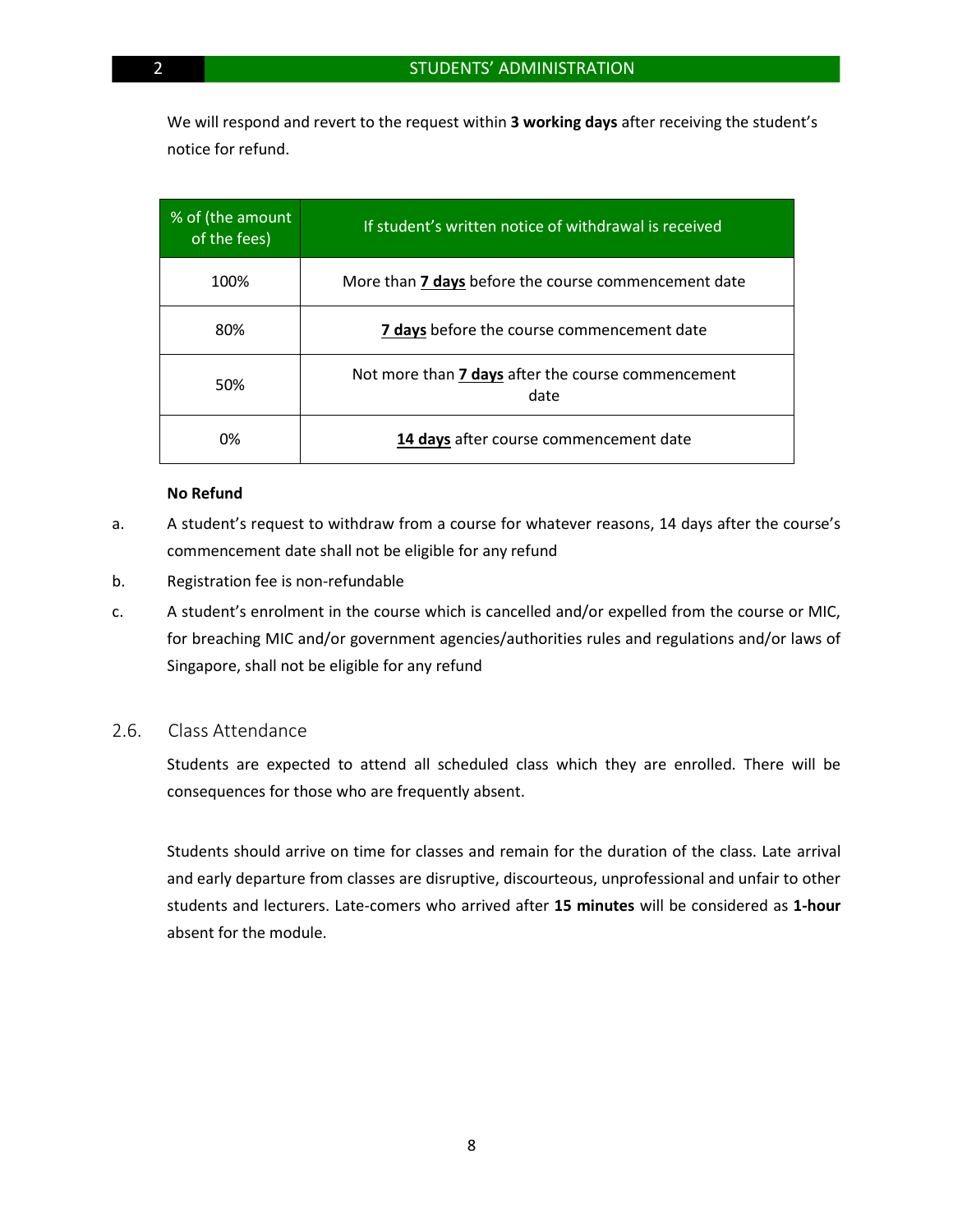### **For Full Time Students**

Failure to attend at least 75% of the total class hours in a course will automatically exclude students from the final examination in that course. They will receive a warning letter from the admin office before they are excluded from the examination.

### **For Part Time Students**

Failure to attend classes will incur less marks acquire for the module. The total marks given for attendance is 10 for each module.

### 2.7. Course Materials

All notes that will be used in classes will be shared with students in soft copy format. The admin officer will share the softcopy via email.

Students may request for printed materials and students will bear the charges for printing cost.

### 2.8. Assignments

Submission of hard copy or soft copy assignments must be attached with a coversheet. The coversheet can be found on our website or admin office.

For hard copy assignments, students are required to submit to the admin office. A tray will be provided for submission. For soft copy submission, students are required to email to [mic@muhammadiyah.org.sg,](mailto:mic@muhammadiyah.org.sg) the subject headingmust include the module's and lecturer's name.

All assignments **must** be received by the due date given.

### 2.9. Withdrawal

All requests for withdrawal from the course must be accompanied by the completed 'Course Deferment/Withdrawal' form and supporting documents **2 weeks** before the commencement of the semester. The form can be downloaded at MIC's website page and is obtainable at the admin office.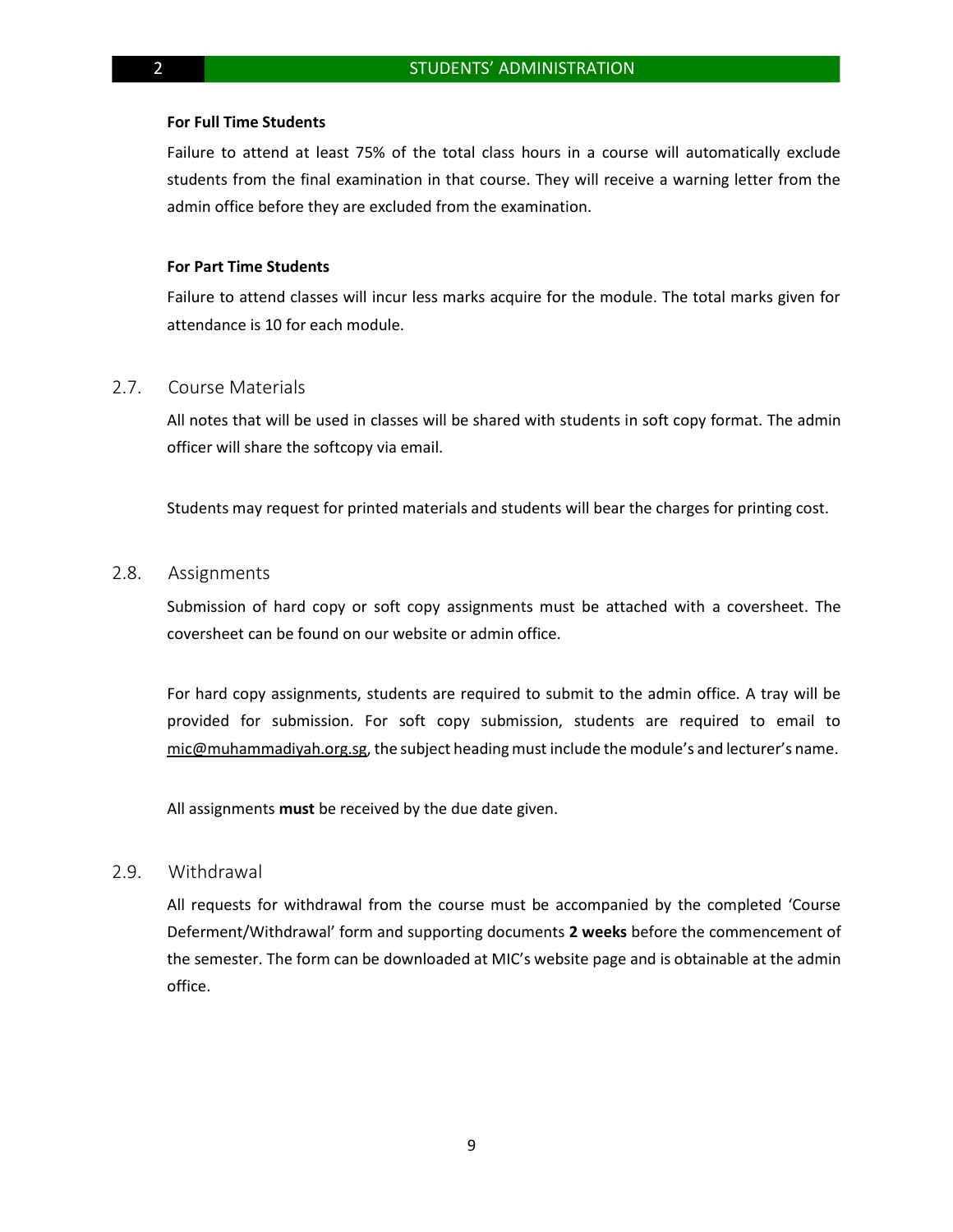### **The form must include the following:**

- a. A detailed explanation on why you are requesting to withdraw
- b. Any documentary evidence to support thisrequest e.g. medical certificate, travel documents, etc.

Application submitted after the commencement of the semester will be subjected to approval. They need to clear all outstanding payments beforehand.

Students who are uncontactable and did not attend classes for a month without any valid reason will be automatically withdrawn from the course.

### 2.10. Deferment

All requests for deferment from the course must be accompanied by the completed 'Course Deferment/Withdrawal' form and supporting documents **2 weeks** before the commencement of the semester. The form can be downloaded at MIC's website page and is obtainable at the admin office.

### **The form must include the following:**

- a. A detailed explanation on why you are requesting to defer
- b. Any documentary evidence to support this request e.g. medical certificate, travel documentsetc.

Application submitted after the commencement of the semester will be subjected to approval. They need to clear all outstanding payments beforehand.

Students are allowed to defer up to a maximum period of one year, failing which he/she may be deemed to have withdrawn from the course and would have to re-apply as a new applicant if he/she wishes to register for the course again.

Students who wish to re-apply need to submit a new application and are subjected to new rules and regulations. Students who are granted deferment must follow the schedule the college has arranged for them upon resuming studies.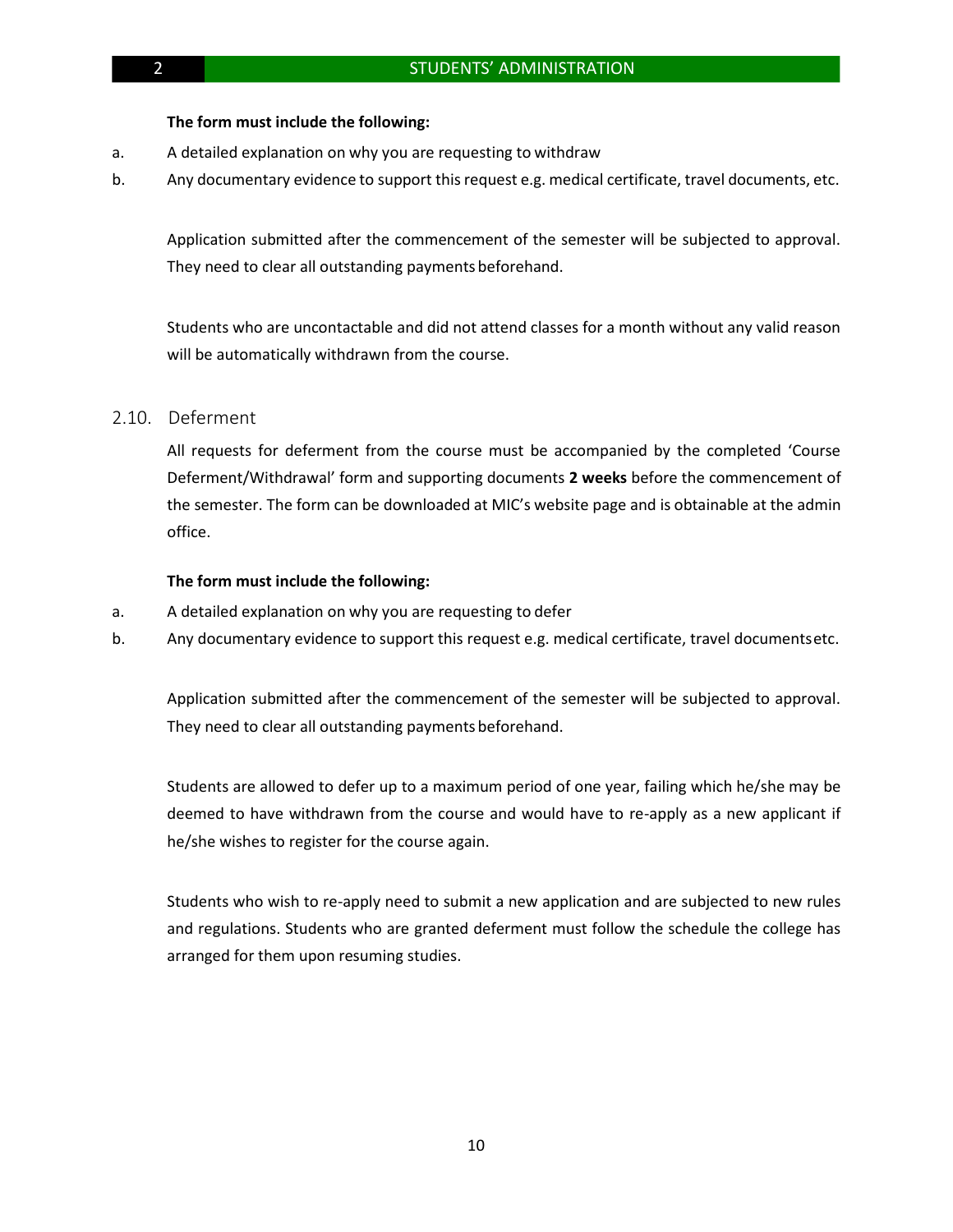### 2.11. Course Feedback/Evaluation

Course feedback/evaluation is conducted at the end of every class. Classes will end **15 minutes** early to give time for the evaluation process. An admin officer will be present to assist students.

Students will be given a link that will be directed to Google Forms and allstudents are encouraged to participate. The principal purpose of the course evaluation is to improve course content and instructional practice in ways that enhance students' learning.

### 2.12. Graduation

### **To be recommended by respective department for graduation, students must have met the following conditions:**

- 1) Students must successfully completed the required number of credits and all the courses required in their curriculum
- 2) Students must pass all credited subjects set by MIC
- 3) Students must satisfactorily meet any other conditions for graduation set by MIC
- 4) Students must complete 'Graduation' form in order to be considered for graduation
- 5) Students will be receiving letter of completion once they completed. Partial transcript is given upon request.
- 6) Official certificate and transcript will be given after graduation day which will be held every 2 years
- 7) Processing fee of **\$53.50** for the preparation of certificate and transcript must be settled before collection of the documents.
- **8) Fees for graduation ceremony will be advised separately.**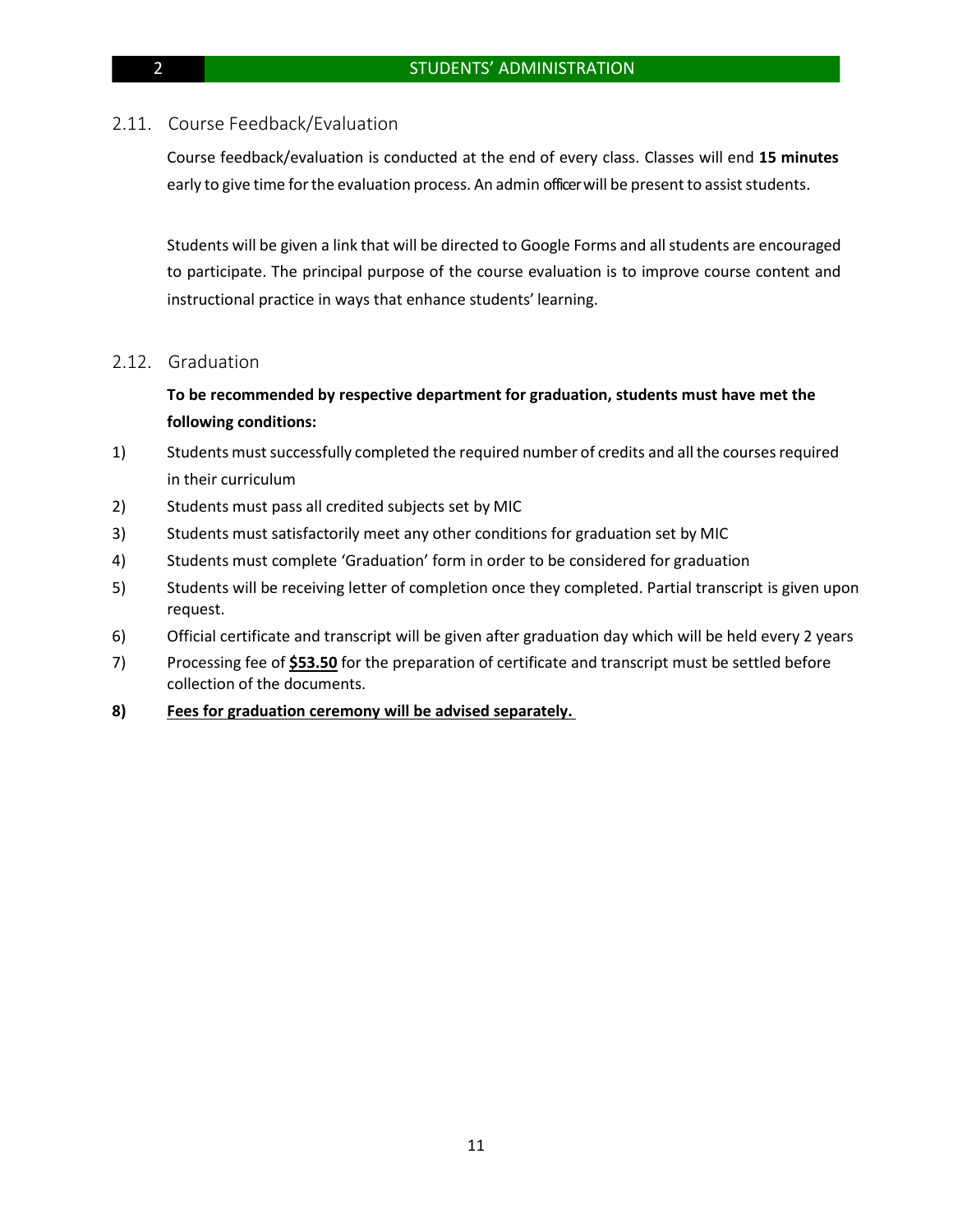### 3. STUDENTS' AFFAIRS

### 3.1. Student Code of Conduct

All students shall accept individual and collective responsibility for maintaining a healthy learning environment while observing proper Islamic conducts at all times within MIC's premises.

While students must practice good Islamic values, ethics and morals in general, the following codes of conducts are required to be observed while studying at MIC:

- 1) Students are not allowed to be involved in or bring any illegal items under the regulations of Singapore
- 2) Students are not to engage in any activity that will bring bad reputation to MIC
- 3) Students are to comply with all standing regulations including those that are issued from time to time
- 4) Students must not vandalize the college properties or cause damage to the college equipment
- 5) Smoking is prohibited in and around college premises
- 6) Students must adhere and be punctual to the lesson schedule for their classes
- 7) Students must not sleep during the lessons
- 8) Consumption of food and drinks are only allowed on level 1 (canteen)
- 9) The use of electronic devices are not allowed in class except when granted the permission to do so
- 10) Audio or video recording of lectures is strictly prohibited unless permitted by lecturer
- 11) Students are to switch off any appliances after usage
- 12) Staircase A is meant for ladies while Staircase B is meant for men

Students who violate the rules may have their items confiscated.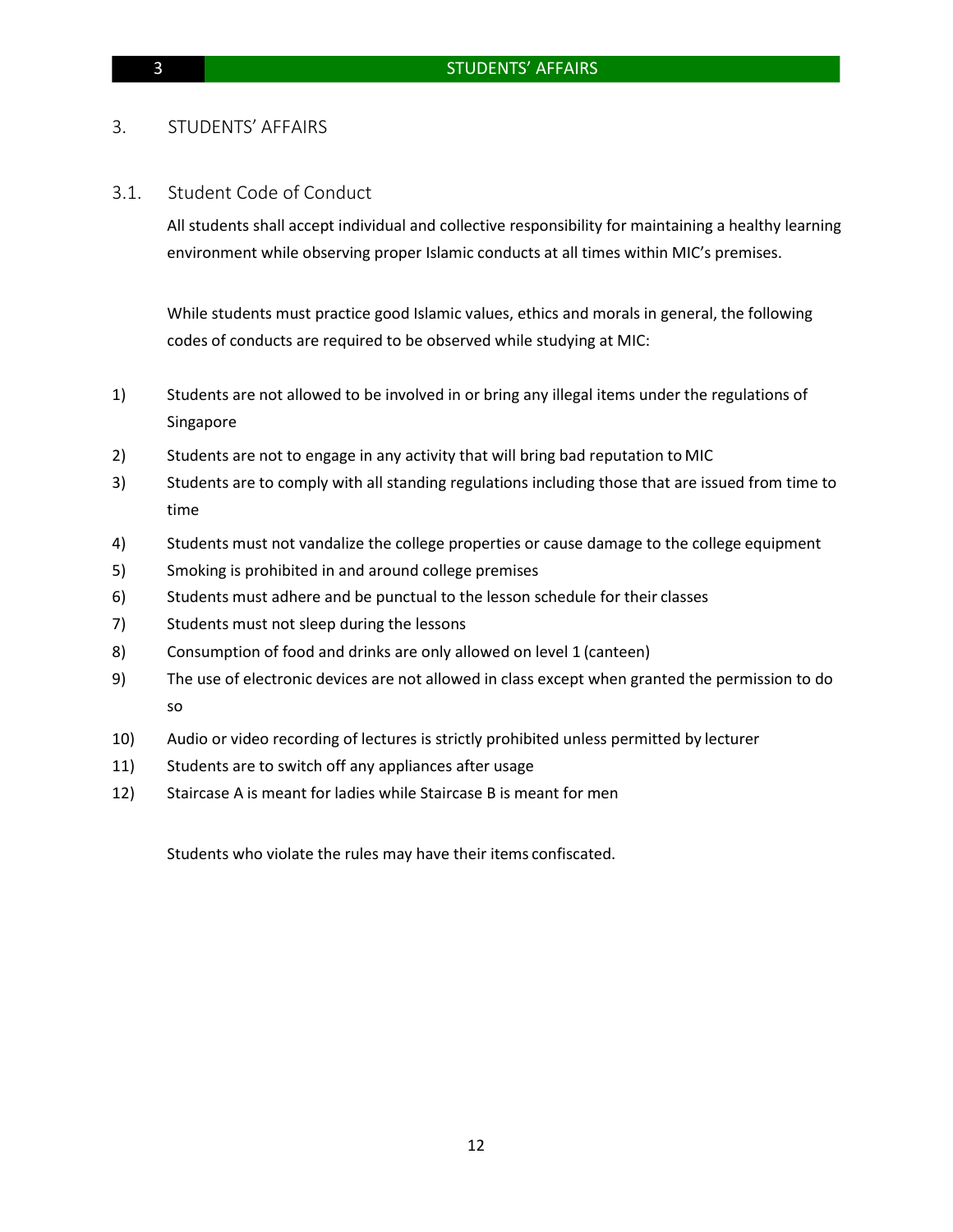### 3.2. Dress Code

At MIC, much as in the professional world, clothing should match the circumstance or activity in which one is involved. We believe that what a person wears influences behavior and indicates a purpose. All MIC students are expected to dress in a neat and clean manner that reflects a responsible attitude towards the college community.

MIC students are expected to observe proper decorum (in behaviour, attire and hairstyle) that is befitting of an Islamic institution. The following daily dress codes are required to be observed by every student while studying at MIC:

### **1) Hats and dark glasses should be removed upon entering the college campus**

- **2) Clothing must not have lettering of any kind. Only small insignias, logos and college T-shirts are permitted**
- **3) Men are to appear and wear Islamically**
- a. Men are encouraged to put on Islamic clothing. Other options are either polo, turtleneck or collared shirt. T-shirts are not acceptable at MIC
- b. Men are to keep their hair short
- c. Bizarre hair colours or styles are not permissible
- d. Facial hair, such as beard or mustache must be kept neat
- e. Other bodily adornments such as visible permanent tattoos or body piercing must be concealed (if any)

### **4) Ladies must always cover their Aurah. Guidelines for covering Aurah are asfollows:**

- a. Clothing must cover the entire body. Only the hands and face may remain visible
- b. The material must not be thin that one can see through it
- c. The clothing must hang loose so that the shape of the body is not apparent
- d. The clothing must not resemble mens' clothing
- e. The design must not consist of bold designs which attract attention
- f. No 'camel hump' to be worn at all times
- g. Socks must be worn at all times

### **5) Slippers are not allowed to be worn, only covered shoes are allowed**

13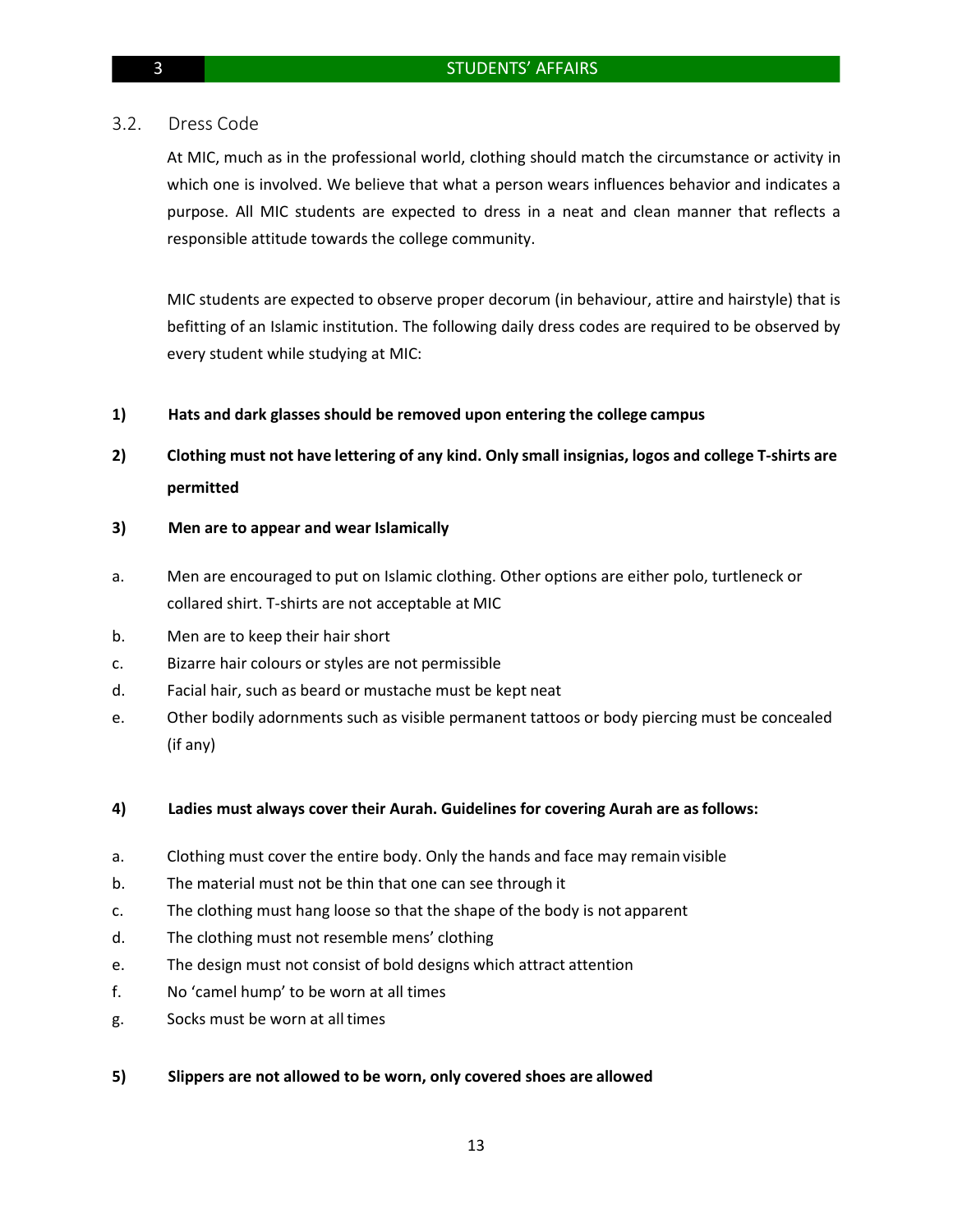When a student arrives at MIC inappropriately dressed, the college reserves the right to direct the student to change. The dress code is in effect throughout the year, including exam periods.

Students may be sent home if fail to comply with any of the above-mentioned rules and regulations.

3.3. Disciplinary Actions

Students may be liable to disciplinary action for serious misconduct and/or breach of rules & regulations. The disciplinary flow would be as the following:



All students are to abide by the rules and regulations to avoid any action being taken upon them.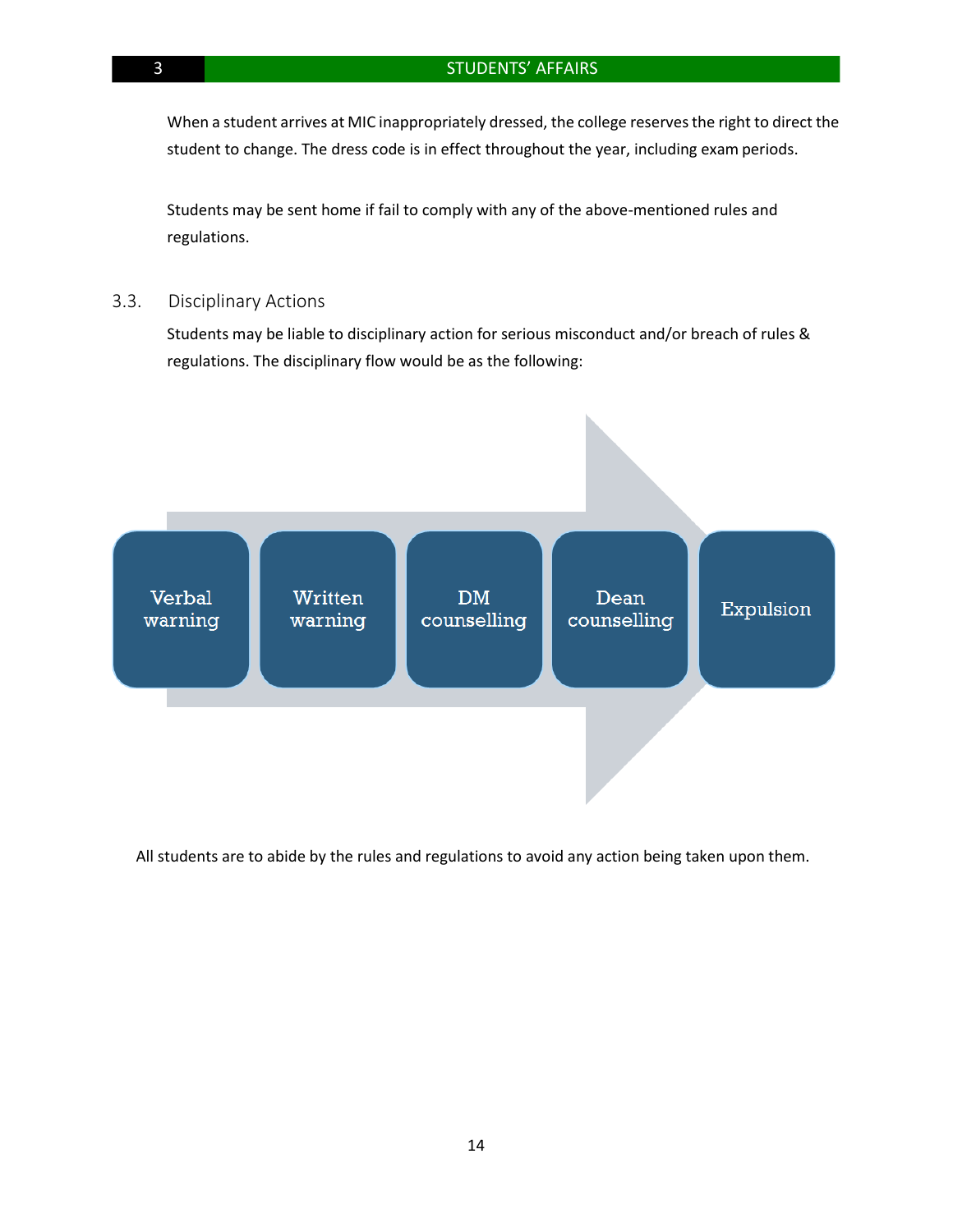### 3.4. Dismissal of Student

This section describes situations that warrant disciplinary actions and the procedures of appeal against dismissal. A student's disagreement with the judgment of the disciplinary committee is not itself grounds for an appeal. A student's request for an appeal against disciplinary actions must have the support from either the head of the department or lecturer with strong mitigating reasons.

### **The following violation of MIC rules warrant dismissals:**

- Cheating in an examination
- Committing plagiarism
- Misbehaving and being rude to lecturers and college staff despite advice and warnings from the college
- Students who instigate other students to cause disruption to the smooth running of the college
- Students who solicit and transfer fellow students to other schools
- Being absent for more than a month without obtaining a formal approval from the college
- Committing offence(s) against the law of Singapore and bringing the college into dispute
- Failing to pay school fees in a timely manner
- 3.5. CCA
- 3.5.1. CCA Schedule

Students will go through 16 weeks of CCA per semester.

### 3.5.2. CCA Cycle

Following diagram shows the CCA cycle:

| $1st$ week        | $2nd$ Week         | 3rd Week          | 4 <sup>th</sup> Week |
|-------------------|--------------------|-------------------|----------------------|
| Thursday          | Thursday           | Thursday          | Thursday             |
| (Free week/Ad-hoc | (Sports &          | (Free week/Ad-hoc | (Academic week)      |
| week)             | Recreational week) | week)             |                      |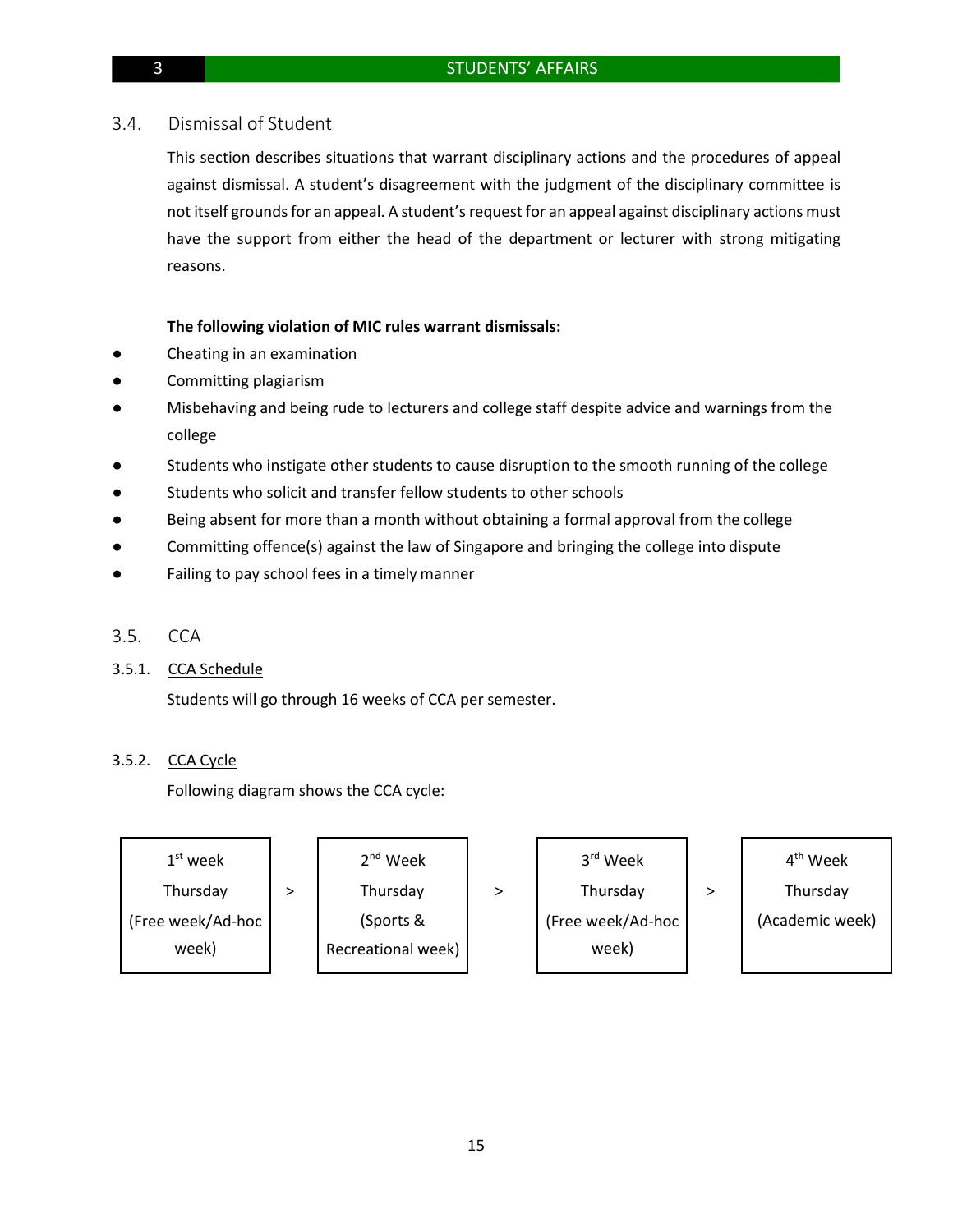### 3.5.3. CCA Hours

### **Generally CCA Hours are Divided into Two Periods:**

- 1. TAJAMMU (student assembly) : 8.30 AM 9 AM
- 2. CCA : 2PM 4 PM

### 3.5.4. CCA Category

### **There are Five Types of CCAs:**

- a. Sports and recreational
- b. Academic programs
- c. Ad-Hoc programs
- d. One day no lesson
- e. TAJAMMU (student assembly)

### 3.5.5. Attendance Policy

### **a. For Full Time Students**

- Students are made **compulsory** to attend all CCAs except with valid reasons
- Students may be dismissed during the ad-hoc week if there is no particular event or program during the CCA hours

### **b. For Part Time Students**

• Students are highly encouraged to join **upon invitation** to participate

### 3.5.6. Absence Policy

### **a. For Full Time Students**

- If a student fails to commit to CCAs without any valid reasons, it will constitute an immediate counselling session
- Absence may result in attaining an overall lower CCA grade
- Students with valid excuses will need to inform the admin executive via email **or** unit of their absence **at least 3 days** before the CCA day and present their absence slip on the next schooling day the head of CCA

### **b. Valid Reasons Include**

- Medical leave
- Government appointment
- Reservist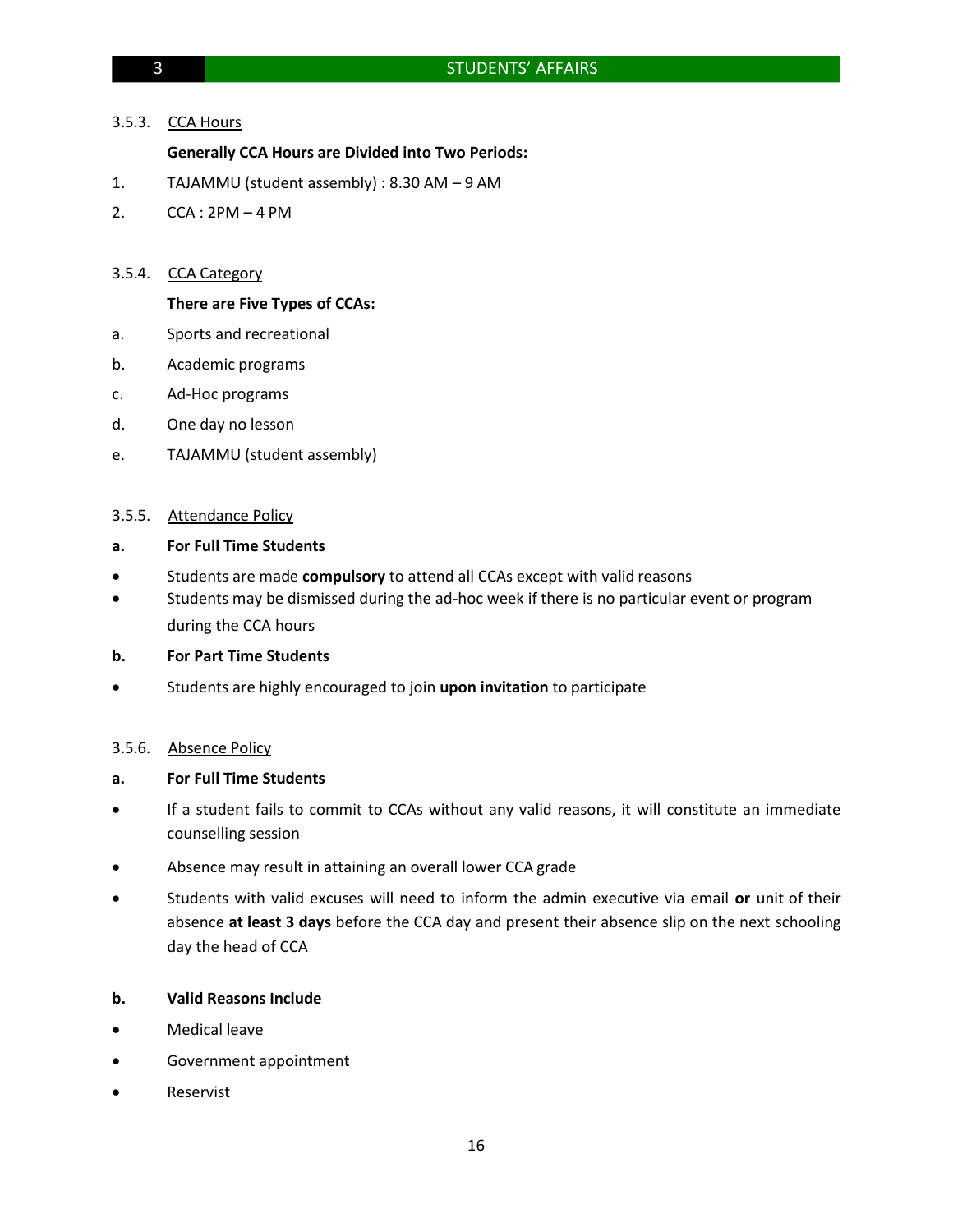### **c. Exceptional Cases**

Exceptional students will be dealt case by case

### 3.5.7. CCA Grade Assessment

**The following table shows how CCA grade is assessed:**

| <b>GRADE A</b>         | <b>GRADE B</b>     | <b>GRADE C</b>     | <b>GRADE D</b>     |
|------------------------|--------------------|--------------------|--------------------|
| (Excellent)            | (Very Good)        | (Good)             | (Satisfactory)     |
| Involvement in         | Involvement in     | Involvement in     | Involvement in     |
| 7-8 CCA                | 5-6 CCA            | 3-4 CCAs           | $1-2$ CCA(s)       |
| Participating in       | Participating in   | Participating in   | Participating in   |
| <b>Public Speaking</b> | Public Speaking at | Public Speaking at | Public Speaking at |
| at least twice         | least twice        | least once         | least once         |
| At least one           | At least one       | At least one       | At least one       |
| voluntary work         | voluntary work     | voluntary work     | voluntary work     |

### 3.6. Testimonial

### **Good Conduct Letter**

A good conduct letter can be provided upon request once a student completes their course and officially graduates.

### **Personalized Recommendation Letter**

Students who wish to request for a personalized recommendation letter may do so directly with an individual MIC Lecturer.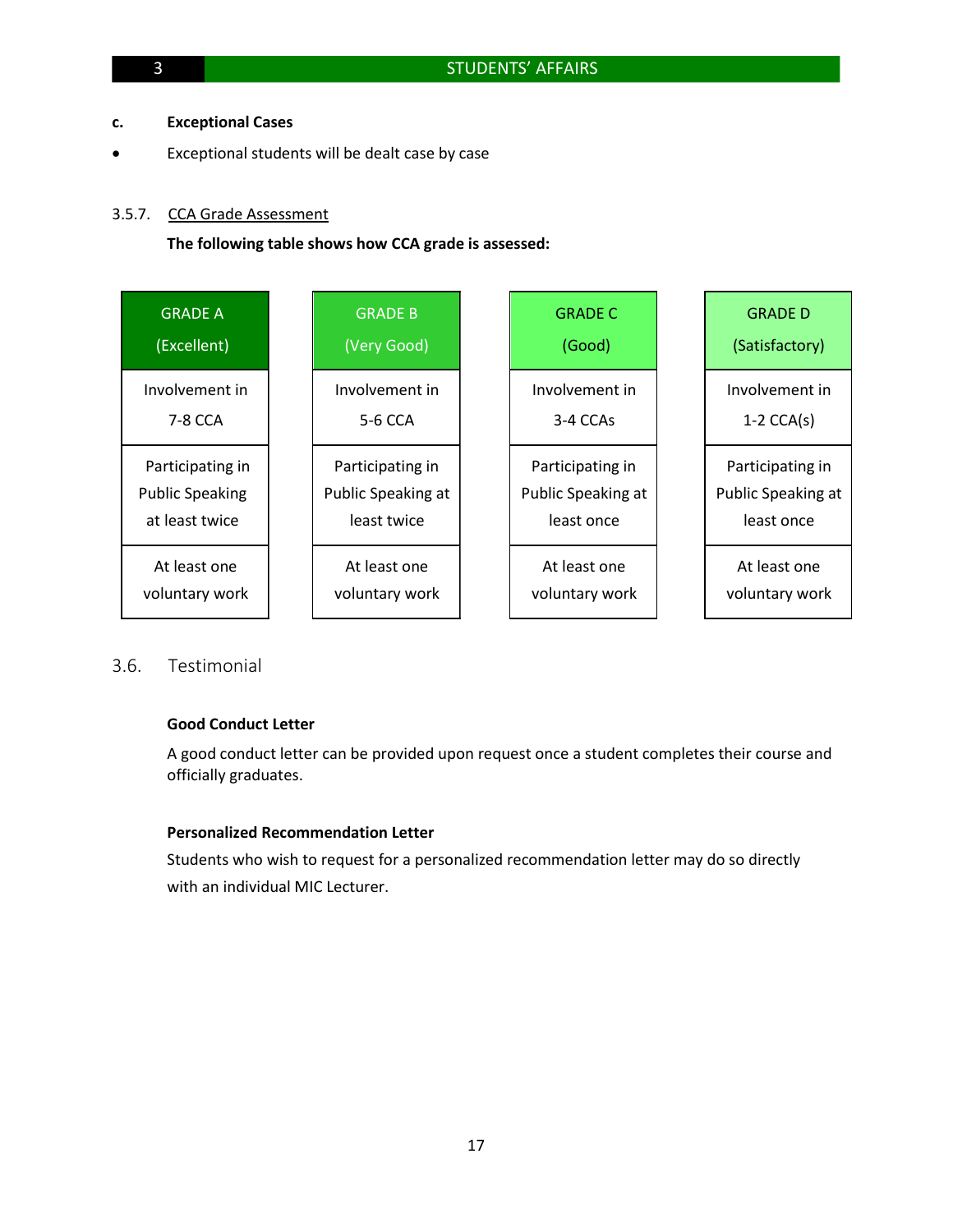### 4. EXAMINATIONS ADMINISTRATION

### 4.1. Rules & Regulations

Students who breach any examination rules during examination will be penalized. They may be debarred from the examination and deemed to have failed the course or the entire programme or be terminated from their studies.

- Students are required to report to the examination room at **least 15 minutes** before the examination
- No students are allowed to enter an examination room l**ater than 30 minutes** and henceforth, refer to the admin office for permission
- Students must place their student card at the right-hand corner of their examination desk at the commencement of each examination
- Students are only allowed to turn over the question paper or start reading and writing when told to do so by the invigilators
- Students must not have in their possession any unauthorized notes, dictionaries and Qur'an (both in book or electronic form) in the examination room
- Students must not have in their possession any electronic, communication and entertainment devices in the examination room
- Students may use a non-programmable calculator. No lending or borrowing of calculators will be allowed during the examination. Students must ensure that their calculators are in good working condition. Request for replacement during the examination will not be allowed
- Students are not allowed to take toilet breaks unless in an unavoidable situation by which, permission by the invigilator is required
- Students are allowed to bring their own water bottles inside the examination room
- Students who wish to submit or request extra answer sheets must remain seated and raise their hand
- Students need to ensure they have filled in all their particulars on the cover page
- Students are not allowed to remove any examination material such as the question paper, cover page or unused answer sheet
- Students are only allowed to leave the examination room after half of the time assigned for a particular paper has past by which, permission by the invigilator is required

18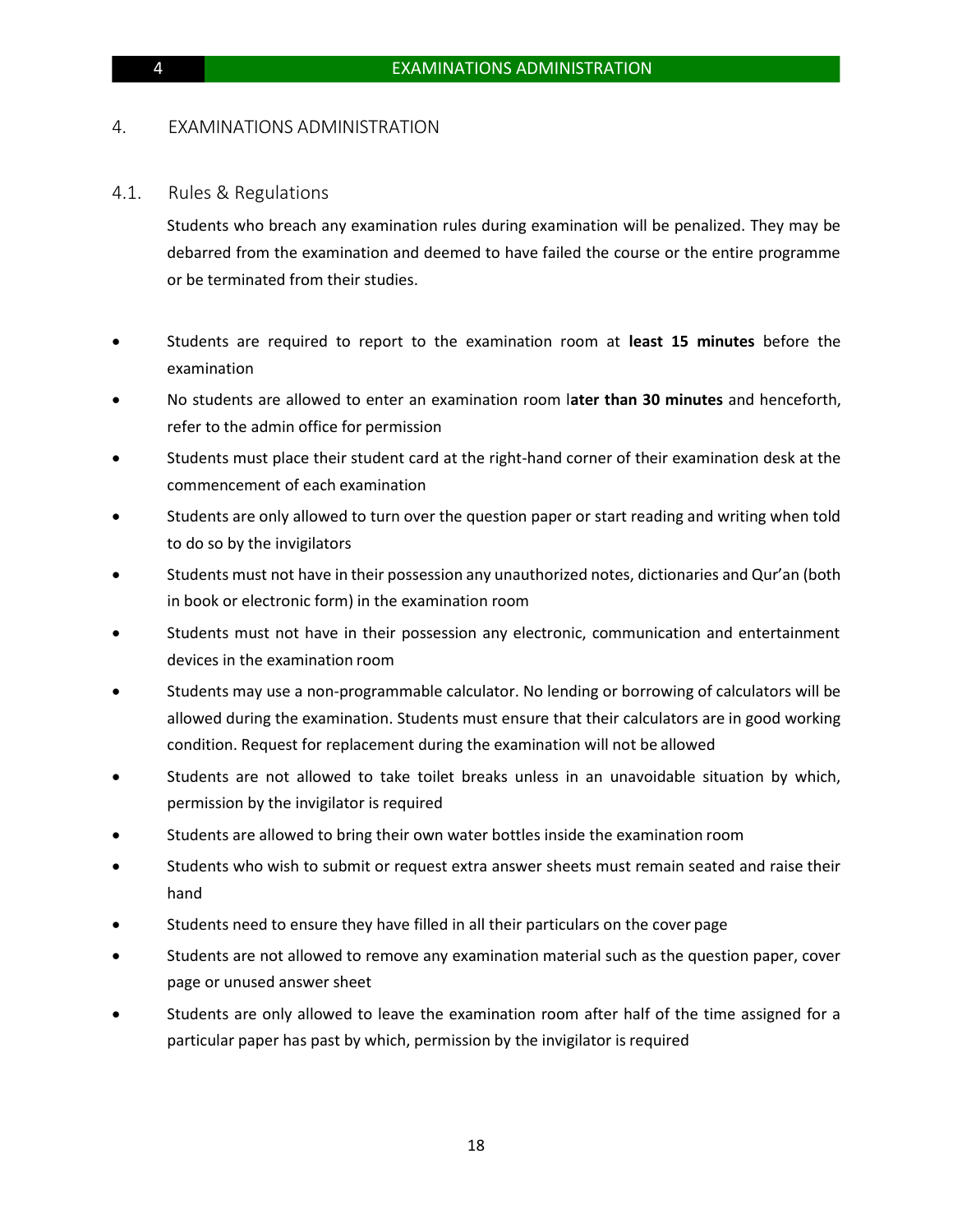### **Cheating in Examination**

Cheating in examinations is a very serious offence and will lead to automatic dismissal. Students who commit or attempt to cheat during the examinations will be asked to leave the examination hall immediately. Disciplinary actions will be instituted on students who are involved in cheating.

### 4.2. Eligibility to Sit for Exams

- A student shall be deemed to be eligible to sit for an examination for a module if he/she complies with the regulations and have completed all tasks assigned by the lecturer
- For students to sit for the semestral examinations, they must satisfy at least 75% of the aggregated attendance for lectures (for full time students)
- Students must pay up all fees due to MIC and have not been barred from sitting for any exam

### 4.3. Plagiarism

Plagiarism is tantamount to theft and dishonesty. Any student found to have committed plagiarism would be dealt with in the same manner as a student caught cheating in an examination. Other specific guidelines depending on the examining bodies and institutions will be given to the students at the time of registration for exams.

### 4.4. Grading

The following grading scale is used in evaluating a student's performance. Students are evaluated based on credit hour, grade and grade points. The lowest passing grade will be D.

| <b>Marks</b> | Grade     | <b>Remarks</b> | <b>Grade Points</b> |
|--------------|-----------|----------------|---------------------|
| $85 - 100$   | A         | Excellent      | 4.00                |
| $71 - 84$    | B         | Very Good      | 3.00                |
| $61 - 70$    | C         | Good           | 2.00                |
| $50 - 60$    | D         | Satisfactory   | 1.00                |
| $0 - 49$     | F         | Fail           | 0.00                |
|              | W         | Waived         | 3.00                |
|              | <b>TH</b> | Absents        |                     |
|              | <b>DL</b> | <b>Barred</b>  |                     |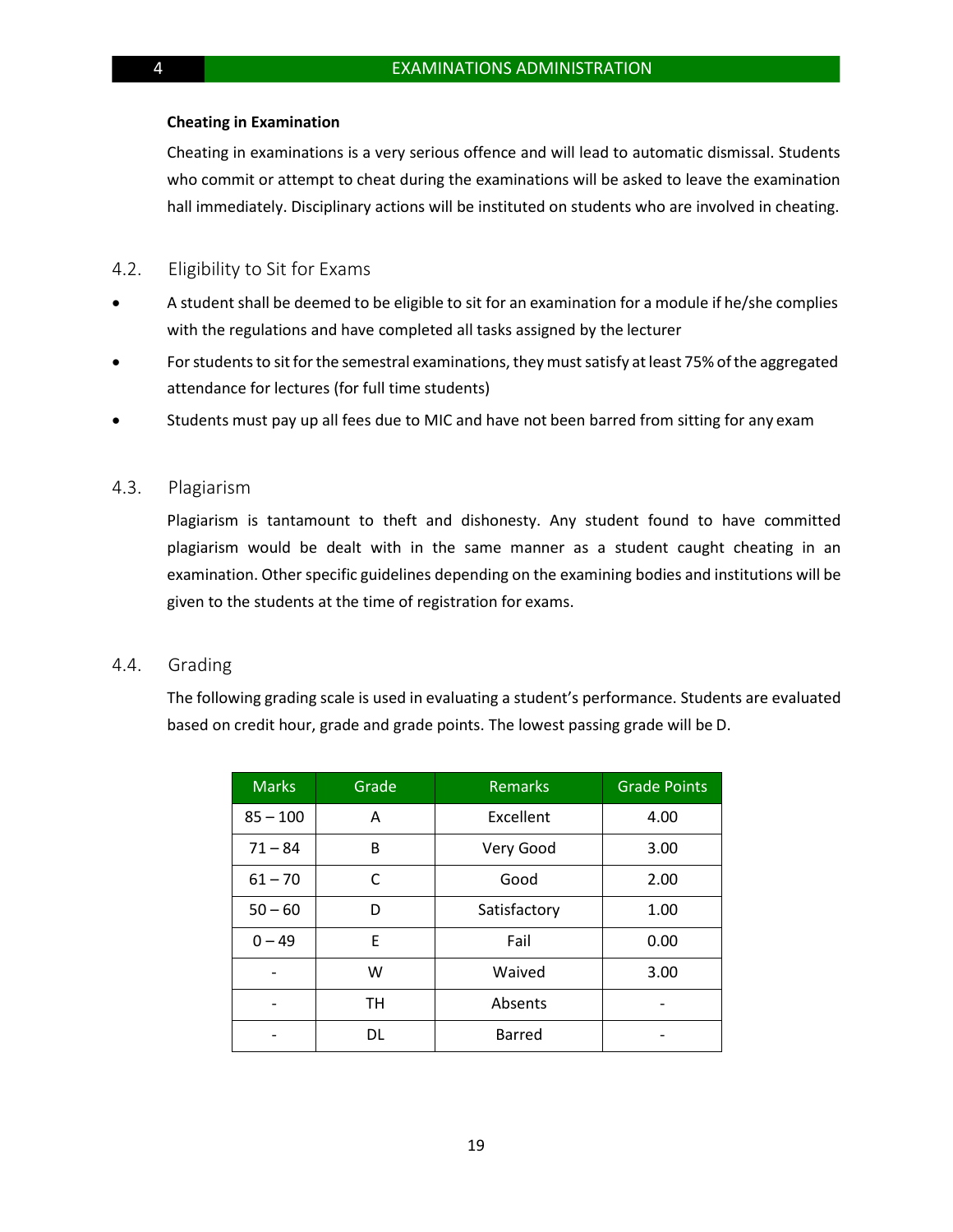### 4.5. Assessment Method

### **Each module/subject will be assessed by the following:**

|     | For Full Time |                                     | <b>For Part Time</b> |
|-----|---------------|-------------------------------------|----------------------|
| 70% | Examination   | 60%                                 | Examination          |
| 30% | Assignment    | 30%<br><b>Continuous Assessment</b> |                      |
|     |               | 10%                                 | Attendance           |

### 4.6. Repeat Policy

- Students who fail 3 or more subjects must repeat the whole semester (Full time)
- Students who fail will be allowed for a resit examination by which the highest attainable grade is C. Students who fail in the resit must re-module the subject(s) once available.
- No provision of supplementary class unless sufficient number of students register for aparticular subject. Hence, students will have to wait for the next available class

### 4.7. Retake Policy

- Students who failed at the first attempt will be able to retake their examinations at **no charges**
- Students who are absent without valid reason are allowed to retake at a fee of **\$53.50 by which the highest attainable grade is C**
- 4.8. Reschedule
- 1) Students are required to inform the admin office **1 month prior** to the examination if they have a valid reason such as prearranged matters to not sit for the examination
- 2) In an unexpected situation, students must inform MIC on the same day of examinations
- 3) Proof of the aforementioned points must be produced. Failure to do so will be considered as absent without valid reason by which the retake policy will be enacted

20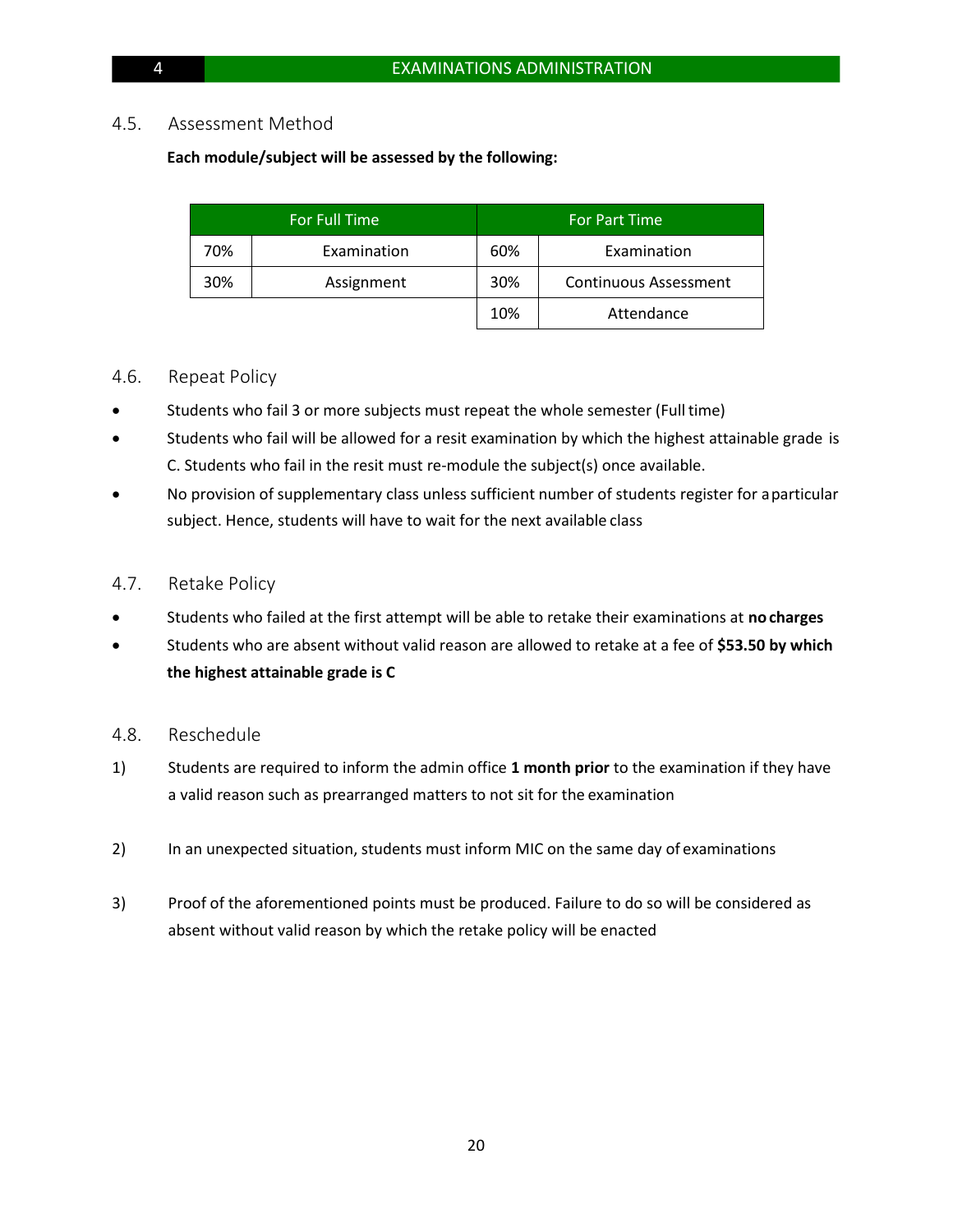### **4) \*Valid Reasons**

- a. Reservist
- b. Work
- c. Medical Reasons (Hospitalization, Scheduled operations, Accident, etc.)
- d. Hajj
- e. MC
- f. Death of a direct relative
- 5) Students will be eligible to reschedule and are entitled to full grade A

### **Scenario 1**



# **Scenario 2**



### **Scenario 3**



### **Scenario 4**

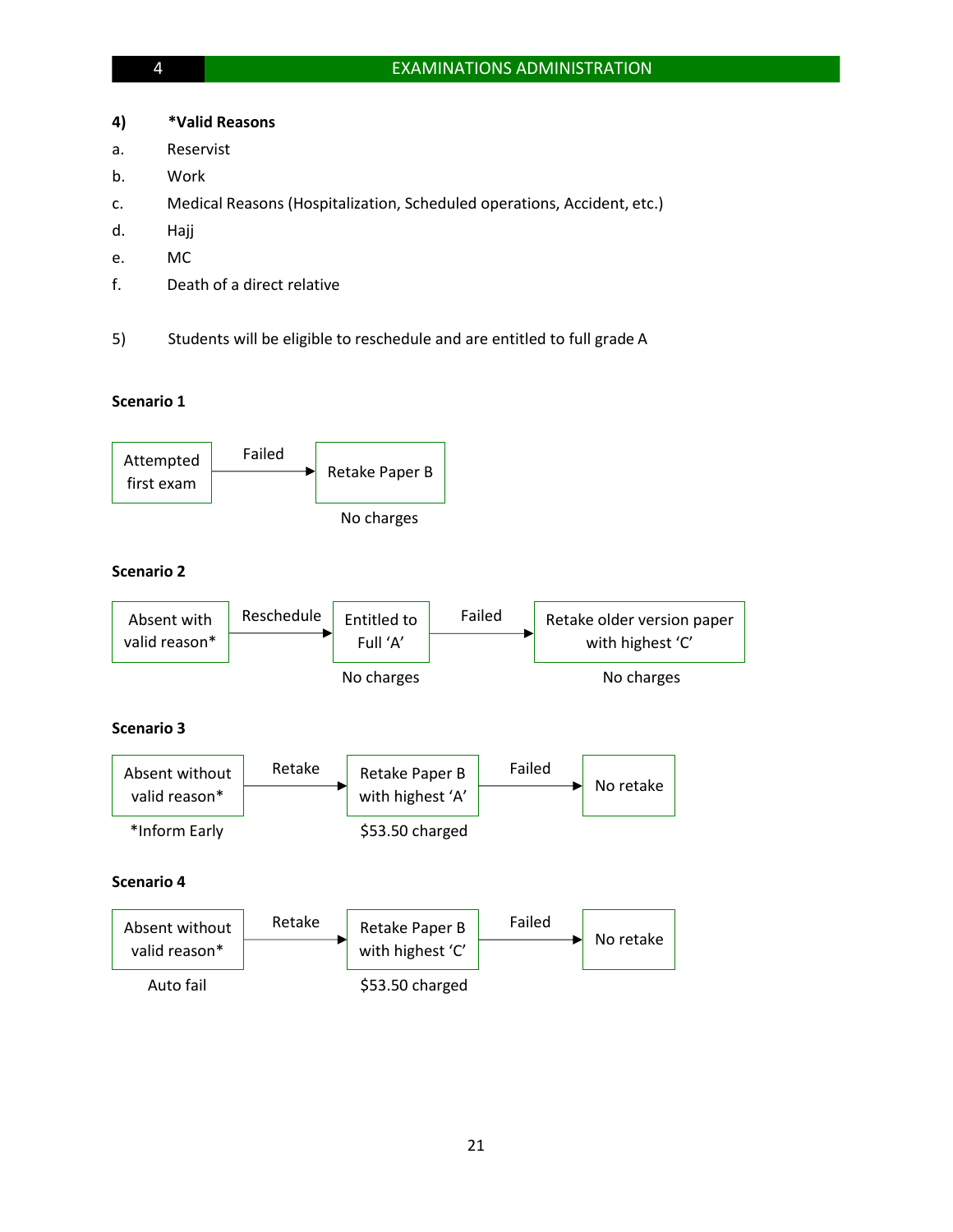### 4.9. Remodule

### **Students are required to re-module when they:**

- a. are absent from classes with **less than 75% attendance** with no valid reason and supporting documents (for full time students)
- b. have failed the retake examination paper
- c. are absent from actual, retake and reschedule examination paper without informing

### **Time**

Schedule for re-module will be given based on the availability of new classes of the programme.

### **Re-module Fee**

\$53.50 per module/per month (Maximum fee is capped at monthly school fees).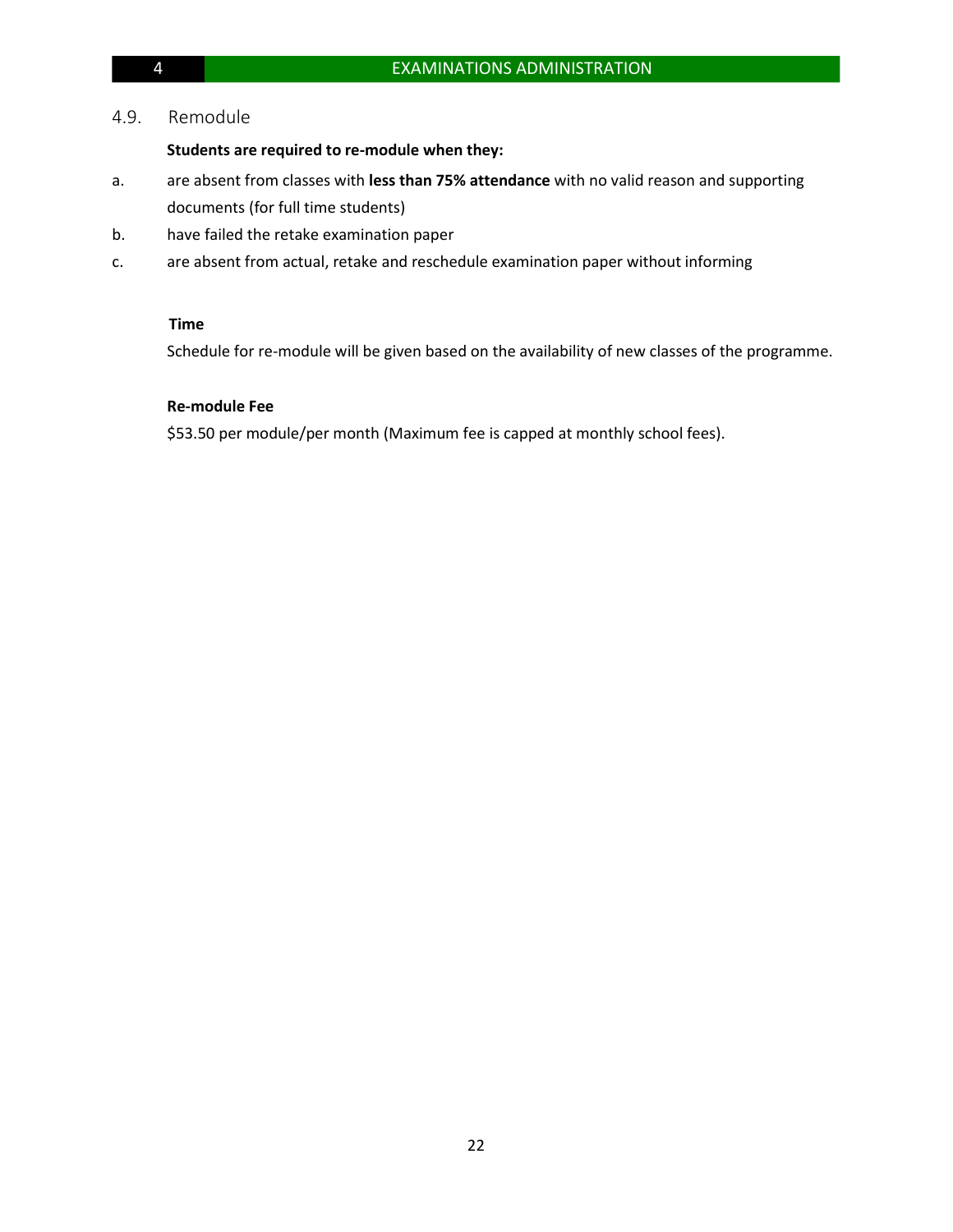### 5. FACILITIES & RESOURCES

5.1. Library

MIC's library is located at level 6. Students are required to approach the admin office should they wish to borrow books. They are required to fill in their details and the details of the book(s) borrowed in the form provided at admin office.

### 5.1.1 Borrowing & Returning Procedure

- i. Borrowing
- Only non-reference books are allowed to be borrowed
- All reference books are not allowed to be borrowed
- ii. Loan Quota
	- Max 4 books per borrowing
- iii. Loan Duration
	- Max 21 days
- iv. Borrowing Procedure
	- All borrowing must be done through Admin Office
	- Students are to return the books to Admin Office after which the Admin Officer will shelve the books accordingly
- 5.1.2 Browsing Of Reference Books
	- All reference books are indicated with an orange sticker
	- Reference books are only allowed to be browsed in the library
	- Students are to return the reference books to a dedicated corner
- 5.1.3 Browsing Of Students' Thesis
	- Students have to make a request to the Admin Office to browse students' thesis
	- No borrowing is allowed
	- Students are to return the thesis to the Admin Office on the same day after usage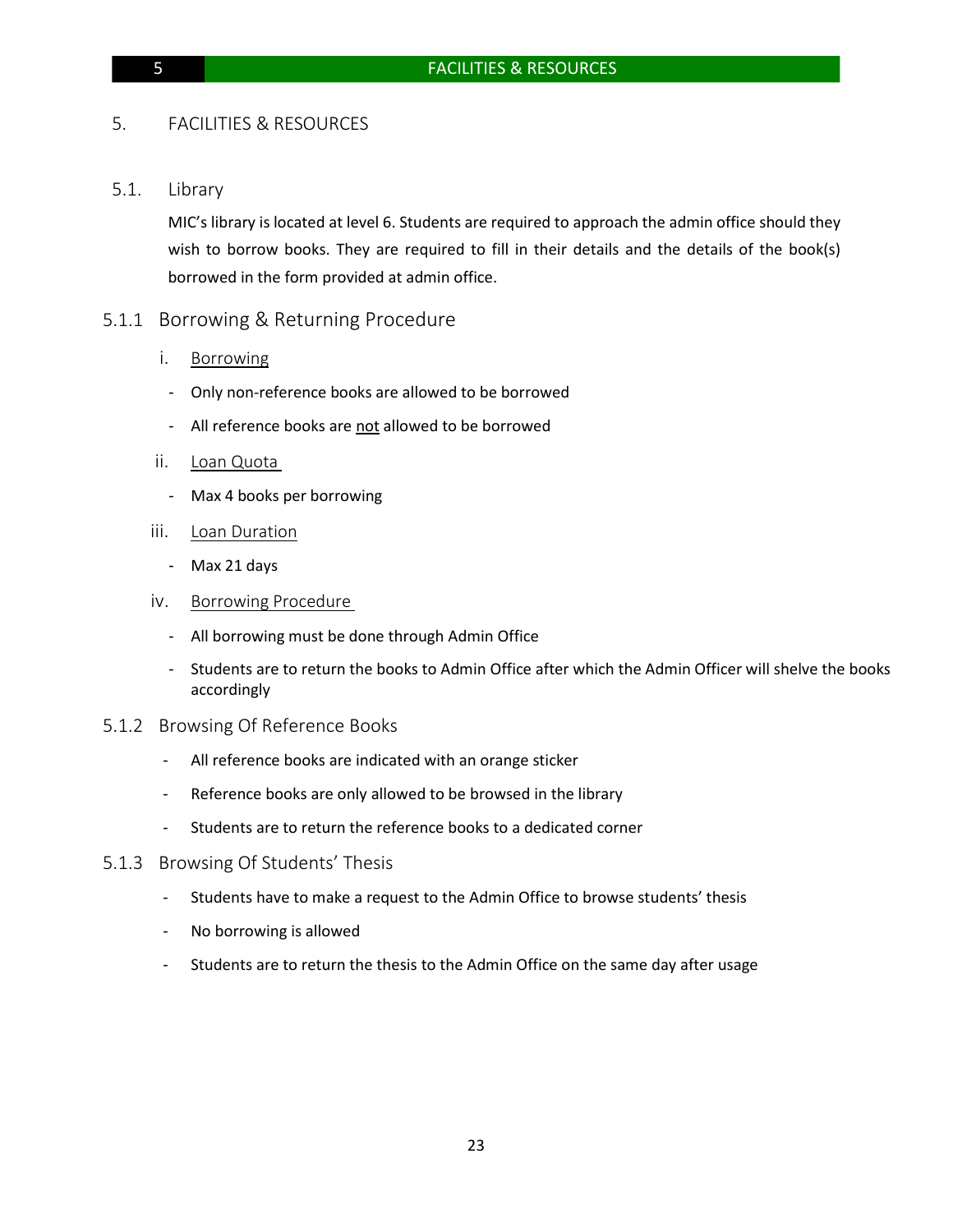### **Library Operating Hours**

MIC Library will operate as per Admin Office opening hours.

Monday-Thursday: 8am-5.30pm Friday & Sat: 8am-9.30pm Sunday: 8am-7pm

### \*Closed during school holidays



### 5.2. Prayer Room

MIC's prayer room is located at level 6. There is segregation between Men and Ladies prayer rooms. Ablution can be made inside the washrooms available on every floor.

### • **Men's Washrooms**

Levels 2, 5 & 6

• **Ladies' Washrooms**

Levels 3 & 4

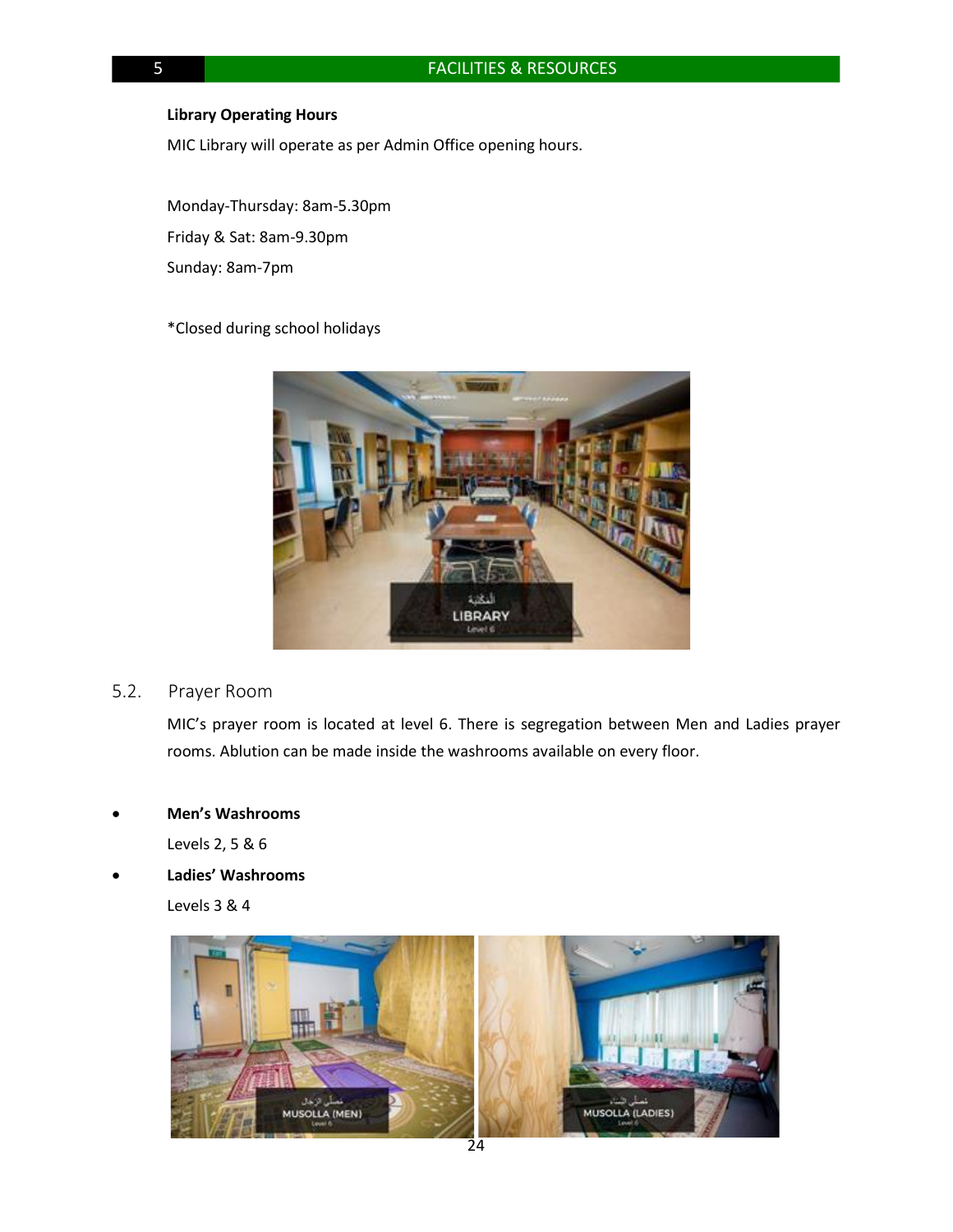### 5.3. Notice Board

Notice boards are located at levels 1, 3 and 5. Important announcements for students are posted onto the notice boards located at levels 3 and 5. Students are advised to check regularly for any updates.

General announcements for external or internal events are posted at level 1. Students may use the notice board to post any events with the approval from MIC.

### 5.4. Swimming Pool

The swimming pool is located at level 8. It is for ladies only and booking is required. Take note that there will be no lifeguard on duty. The depth of the pool is 1.4M. For booking, kindly contact Mdm Masita at 90475384.

### 5.5. Getting to MIC

### **By MRT**

MIC campus is located between **Aljunied** and **Kallang** MRT station. It is a short walking distance from either of the two MRT stations.

### **By Bus**

From Kallang MRT: 2, 100, 51, 63, 80, 13, 67

From Aljunied MRT: 62, 63, 100, 158



### **Car Park**

The indoor car park is strictly for staffs and lecturers only. Students and the public can park their vehicle located outside MIC along the road or at the open car park nearby.